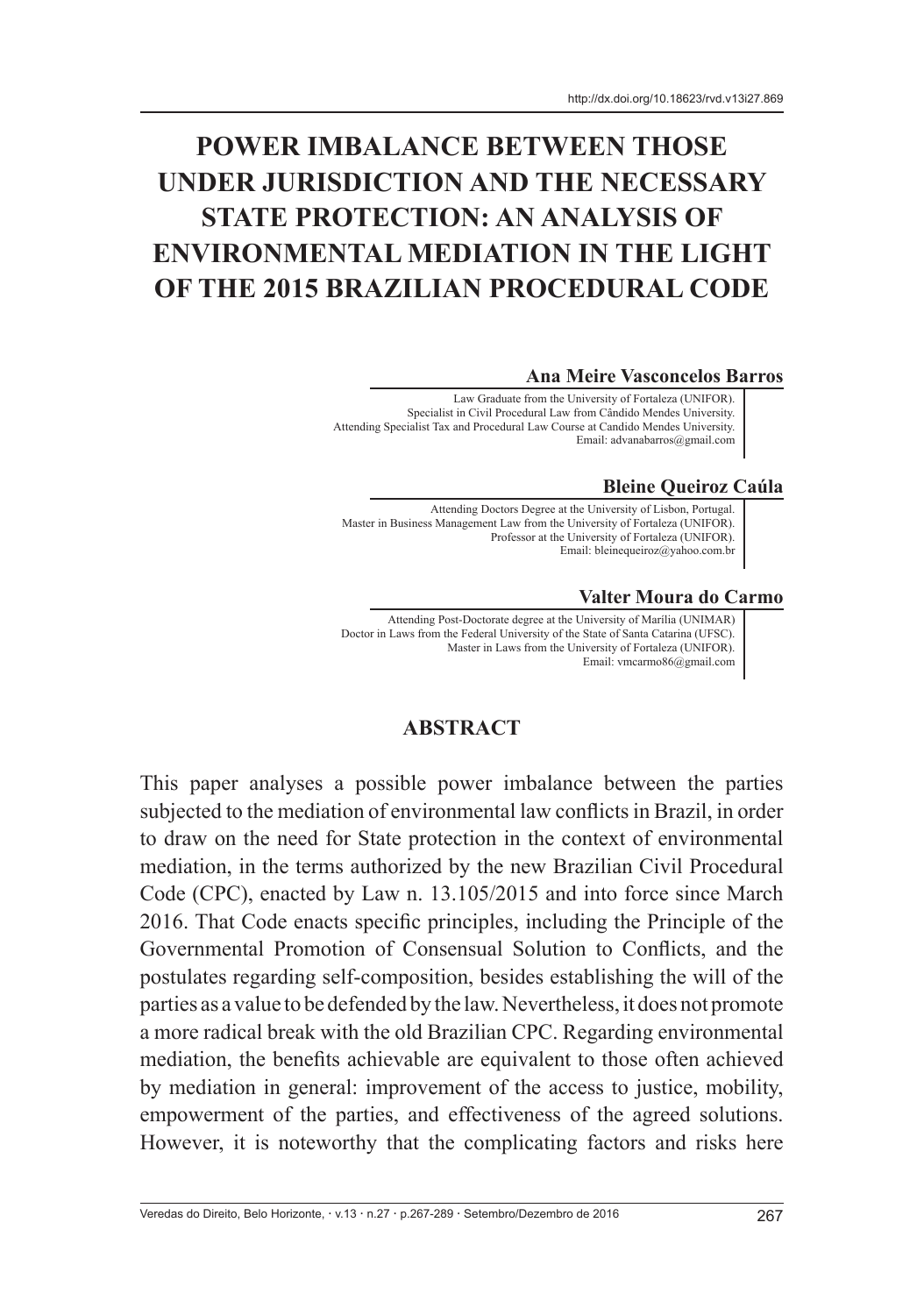are clearly larger than in other branches of law. Environmental conflicts have coverage, temporal continuity, material implications and richness of meanings that hinder their delimitation. The hypotheses of this study were investigated by means of a bibliographical research. We concluded that in the context of environmental conflicts, the possibility of inequality among the parties involved in mediations constitute a risk to the effectiveness of the solutions mediated.

**Keywords**: Mediation; Governmental protection; Environmental mediation; Brazilian Civil Procedural Code.

*DESEQUILÍBRIOS DE PODER ENTRE OS MEDIANDOS E A NECESSÁRIA TUTELA DO ESTADO: ANÁLISE DA MEDIAÇÃO AMBIENTAL À LUZ DO CPC/2015*

# **RESUMO**

*O presente trabalho colima refletir sobre o possível desequilíbrio de forças entre mediandos nos conflitos do direito ambiental no Brasil e objetiva analisar a necessidade de tutela estatal no contexto da mediação ambiental, nos termos em que foi autorizada pelo novo Código de Processo Civil, aprovado pela Lei nº 13.105/2015, em vigor desde março de 2016. O diploma deixa transparecer a eleição de princípios específicos, dentre eles o Princípio da Promoção Estatal da Solução Consensual dos Conflitos, e os postulados que enquadram a autocomposição. Elege a vontade dos jurisdicionados como um valor a ser defendido pelo ordenamento jurídico. Entrementes, não promove uma ruptura mais radical com o CPC vetusto. Na mediação ambiental os benefícios alcançáveis são equiparados à mediação generalista: ampliação do acesso à justiça, agilidade, empoderamento das partes, efetividade das soluções acordadas. No entanto, merece realçar que os complicadores e riscos são claramente maiores que em outras áreas do direito. Os conflitos ambientais têm abrangência, continuidade temporal, implicações materiais e riqueza de significados que dificultam sua delimitação. As hipóteses do estudo foram investigadas recorrendo à pesquisa bibliográfica. Concluiu-se que a possibilidade de desigualdade entre os mediandos constitui risco à efetividade das soluções mediadas no contexto dos conflitos ambientais.*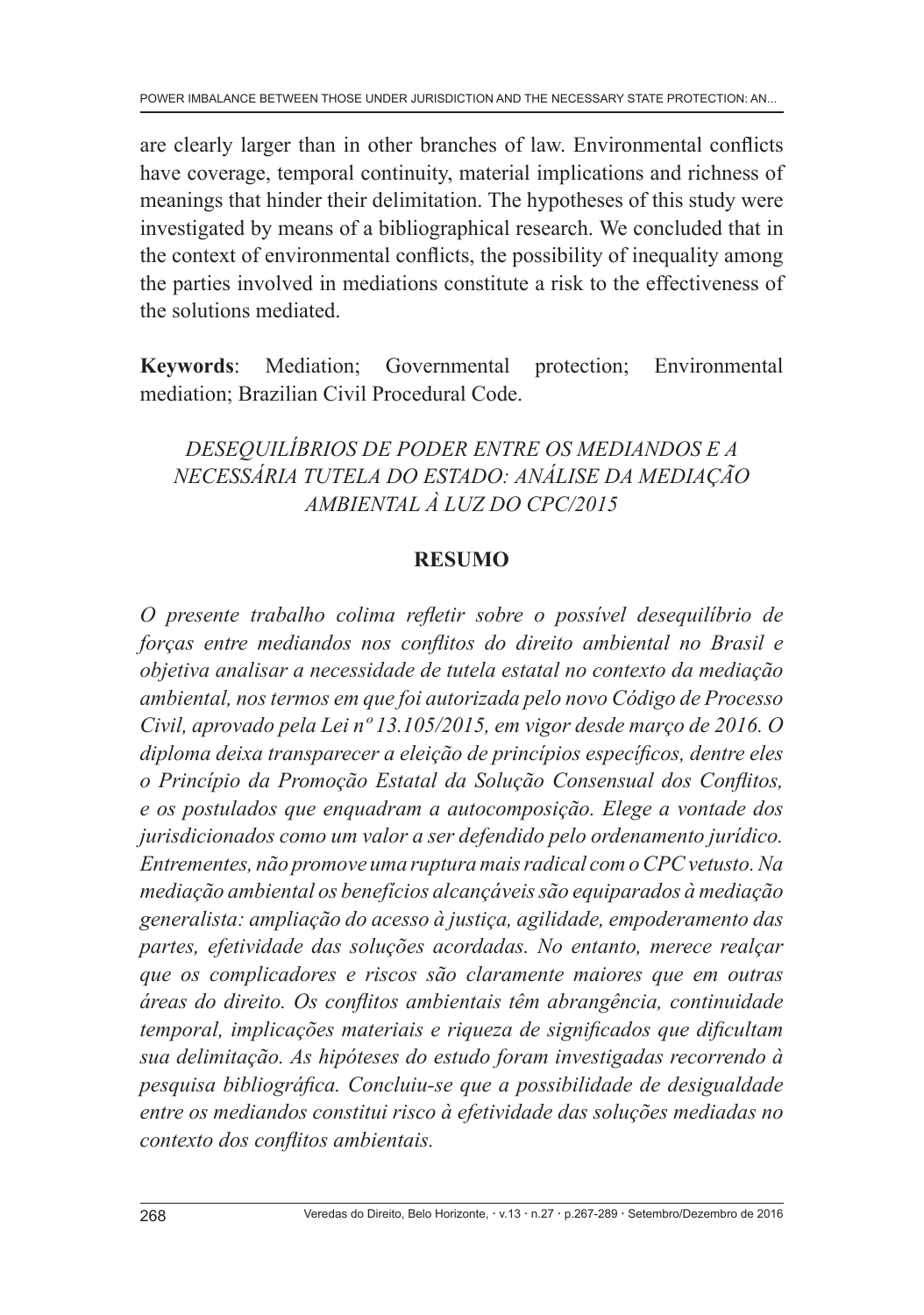**Palavras-chave:** *Mediação; Tutela do Estado; Mediação Ambiental; Código de Processo Civil.*

## **INTRODUCTION**

This article investigates environmental mediation in the context of Law n. 13.105/2015 (Civil Procedure Code - CPC/2015), which elects the desire of those under jurisdiction as a value to be defended by the legal order. The investigation aims at thinking about the possible unbalance regarding the forces between mediation parties in claims involving environmental law and its purpose is to assess the need for government protection in the context of environmental mediation as it was authorized by CPC/2015.

The study hypothesis was investigated through bibliographic research, trying to apply inter-disciplinarity that "took the form of a patient cooperative and progressive dialogue that develops among tests and errors, attempts and progressive adjustments. This time, it is the translation from a language into the other without giving up his own composition rules or lexicon" (OST, 2015, p. 108, our translation).

To achieve the proposed objectives, the methodological resource used was bibliographic survey focused on more updated authorship production about the Civil Procedure Code and environmental mediation. The final text was based on the production of authors such as Didier (2015), Waldman (2011), Soares (2010) and Bush and Folger (1994).

#### **1 ASSUMPTIONS OF THE 2015 CIVIL PROCEDURE CODE**

The legislator explains, in the Statement of Reasons of the Civil Procedure Code, in force since March 2016 (CPC/2015), the belief that the legal document referred to presents among its potentialities the one of generating a jurisdictional conflict resolution process that is faster, simpler and more tuned to the current demands of the society. On that purpose, one of the arguments guiding the legislative performance was:

> Solving problems. Stop seeing the procedure as uncommitted theory in regards to its fundamental nature of a conflict resolution method by means of which constitutional values were conducted. Thus and due to that, one of the Commission's work methods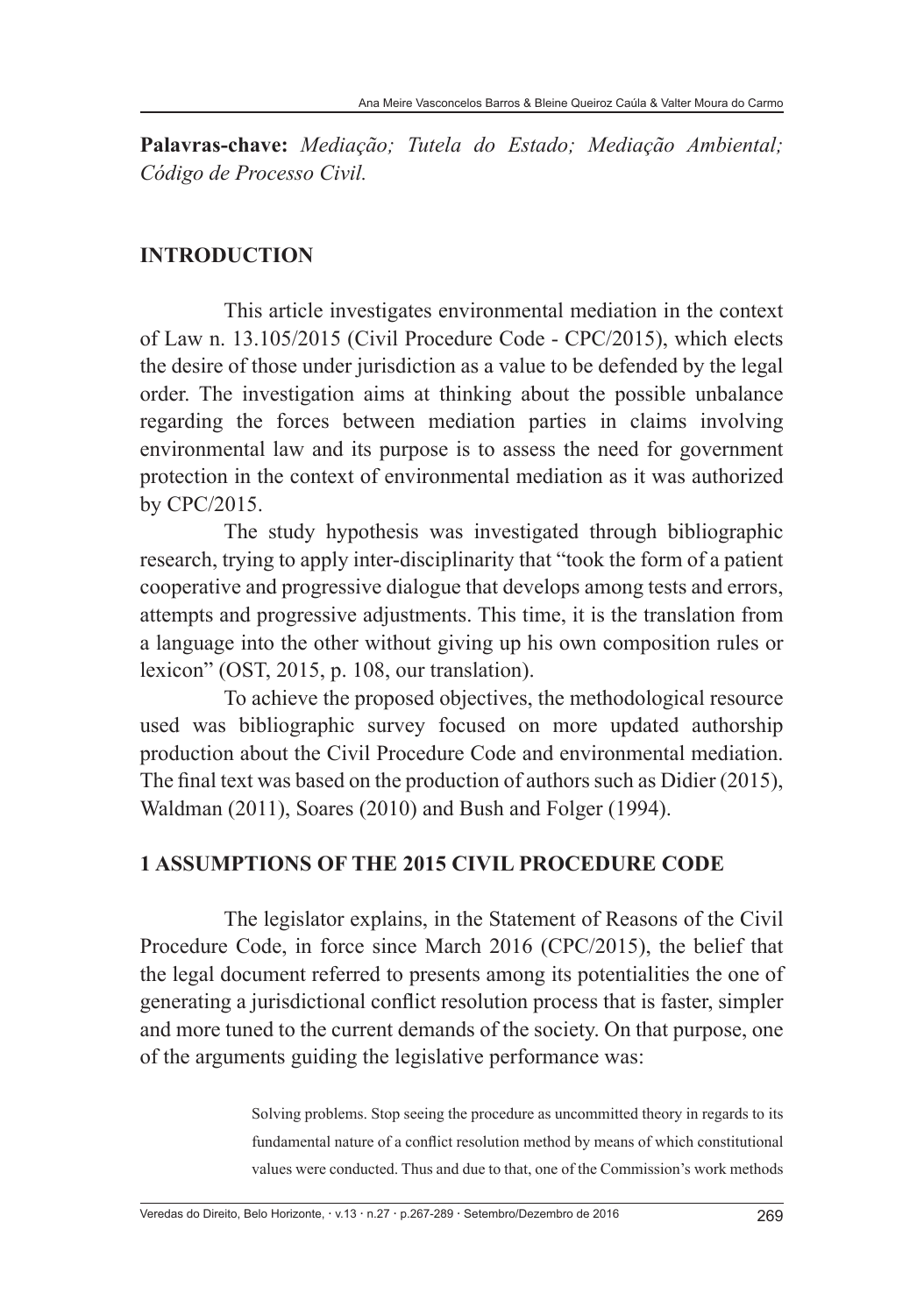was to solve problems over whose existence there is almost unanimous understanding within the legal community (NEW CIVIL PROCEDURE CODE, 2015, p. 307).

Some of the problems identified concern the intense complexity and lack of cohesion among the procedural standards in force by the first months of, with a focus on the difficulty of achieving the principles of Reasonable Duration of the Proceeding and Fullness of Defense. The several possible interstices generated by that lack of cohesion would ultimately force procedural actors to dedicate, under the auspices of the revoked procedural code, the best of their attention to formal edges trimming, relegating to the examination of the substances a secondary role – that should be the primary objective of the jurisdiction promotion.

Although the need for progress is clear, Law n. 13.105/2015 decided not to promote a more radical rupture with the old CPC. Not all the acquisitions were positive once part of the legislative effort was mostly due to the need to relieve <sup>1</sup> the work flows in the judicial circuits and not to the interest in increasing state protection effectiveness. In what regards those innovations, the technicism of Law n. 13.105/2015 bound several rules to whose fulfillment the Judiciary branch has not yet acquired the necessary (structural, technical, human and organizational) instrumentality. It seems reasonable to say that the legislator, maybe as a result of poor contact with the judiciary routine, achieved an idealized civil procedure, lacking to consider the current possibilities of the Brazilian Justice.

As an example of the imbalance between the objective and the result of the legislative effort in favor of a Judiciary branch that better meets the needs of those under jurisdiction, Fernando Távora, during his classes at the University of Fortaleza (2015), notices a capital failure in what concerns the Cooperative Sanitation foreseen in arts. 6 and 354, paragraph 3: before the legal permission to delegate to the parties – or to share with them – the task to define cognitive obscurities and the best technique to solve them, it is possible that some judger feels released from deeply knowing the procedure under development under his jurisdiction, reducing the role of the Judiciary to mere administrator of private interests.

Another retrocession hypothesis, from Távora's perspective, is judgment due to repetitive claims created by art. 978 of the new regulation,

<sup>1</sup> In 2014, more than 99.7 million cases passed through the 90 Brazilian courts. The calculation (CNJ, 2015, a) is the sum of the 70.8 million pending cases and 28.9 million new cases registered in the base year. If the average annual growth of 3.4% was maintained, the Judiciary would have surpassed 103.1 million ongoing lawsuits in 2015.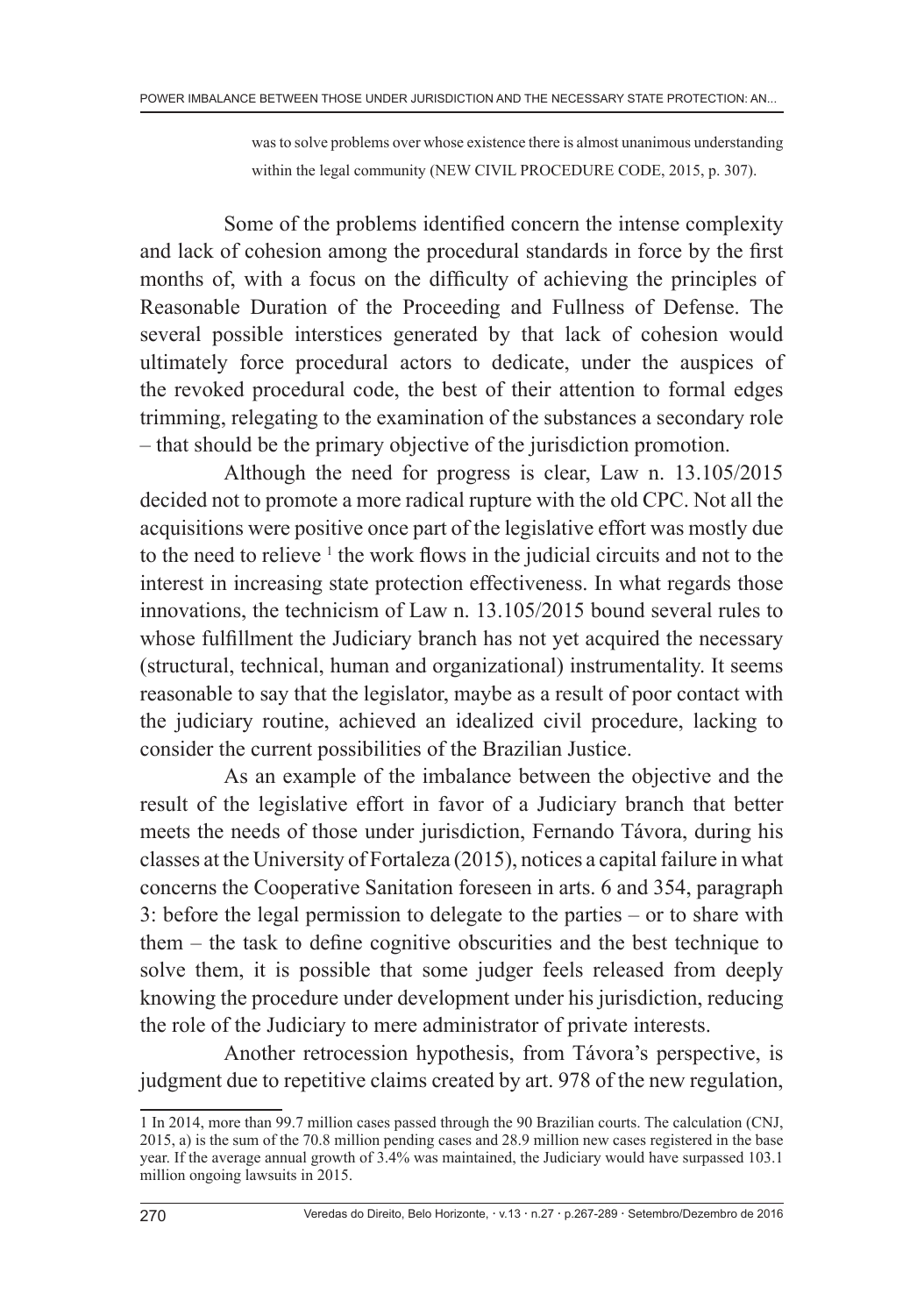which starts to address individual claims - via decision from Upper Courts – in lots, according to general characteristics and from the allocation of paradigmatic cases, not considering personal idiosyncrasies and objective particularities in each claim brought before the decision power of the State. Távora understands that judgment per repetitive claims – considering the fact that judging bodies' work load shall be reduced – is bringing unavoidable pain to Substantial Adversarial Proceeding, to the Fullness of Defense and to Due Process of Law, those that are some of the bases of democracy – from the perspective of the Citizen Constitution.

CPC/2015 intends to make the state task of providing justice more efficient, creating and improving tools that offer that protection with more simplicity, agility and effectiveness. Especially for that last objective, the Statement of Reasons foresees greater participation of those under the jurisdiction to solve the claim presented to the State, valuing the personal agreement – subject to judicial accreditation – as a suitable tool to say the law in the concrete case.

## **2 SELF-COMPOSITION IN THE CPC/2015**

When dealing with fundamental standards, Chapter I of the CPC/2015, maybe unnecessarily, reproduces in some of its articles the text of the 1988 Federal Constitution once the constitutionality of the procedural infra-legal command would only be supported by the strict and implied obedience to the maximum standard of the order. Nevertheless, along that same article the legal document transpires the election of the specific principles in the Brazilian civil procedure and the postulates that frame self-composition as a desirable and demandable element in stating the right in the concrete case, declaring the importance of the cooperation of all the subjects in the procedure as an assumption of the effectiveness of the right to access to justice.

The Principle of the State Promotion of the Consensual Solution of the Conflicts<sup>2</sup>, originally forecasted in Resolution 125 of the National Council of Justice  $(CNI, 2010b)^3$ , says that it is a priority to stimulate the

Veredas do Direito, Belo Horizonte, v.13 n.27 p.267-289 Setembro/Dezembro de 2016 271

<sup>2</sup> Art. 3  [...]

<sup>§1</sup> Arbitration is allowed in the form of the law.

<sup>§2</sup> The State shall promote, whenever possible, the consensual solution of the conflicts.

<sup>§3</sup> Conciliation, mediation and other methods of consensual solution of conflicts shall be stimulated by judges, lawyers, public defendants and members of the Public Prosecution, including during the judicial claim.

<sup>3</sup> Resolution n. 125 dated 29/11/2010 decides about the National Judiciary Policy for the suitable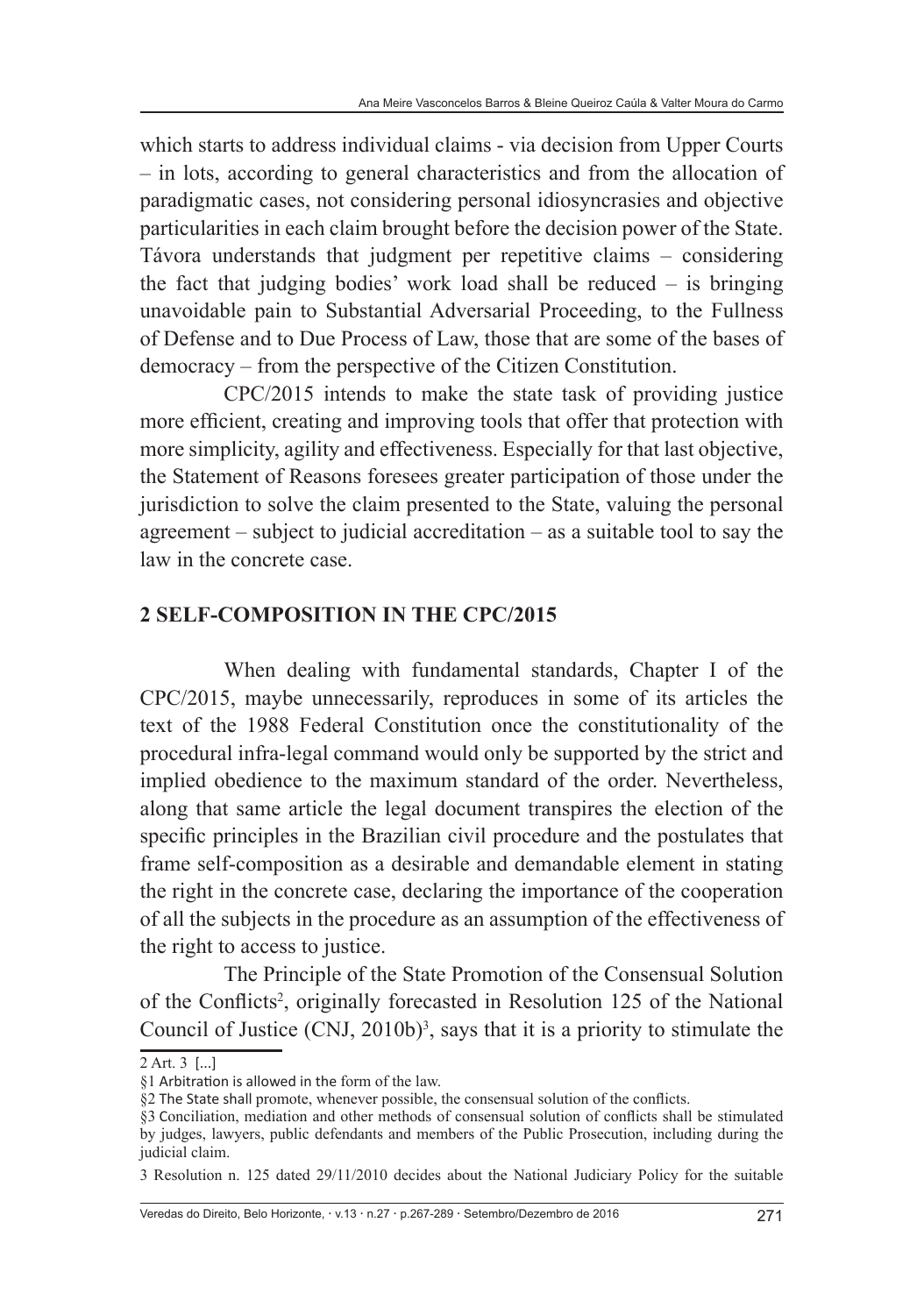production of a consensual solution and to make it feasible, a task to be made concrete by all law operators. Article 2 privileges<sup>4</sup> the Principle of Respect for the Self-Ruling of Wishes in the Procedure. Thus, besides the requirement for a self-composition hearing as the initial act of the procedure, it is now submitted to interference from *inter partes* decisions: the mediation parties can, by means of an agreement, modulate the official performance of the judge. In Didier's lesson, that is justified because "the procedure cannot be a hostile environment for the exercise of private autonomy freedom, the power to freely regulate your own life" (DIDIER, 2015a, online).

That *inter partes* regulation of the procedure allows mediation parties to define *sui generis* procedures besides the standard procedural flow, since some values<sup>5</sup> such as reasonability, legality, proportionality are maintained and social purposes and common good requirements are met. From that general clause of procedural negotiation, the parties gain authority to say how the procedure shall flow. Self-ruling has other consequences, as the possibility to include new subjects and demands within the ongoing procedure. It is still possible to exercise extraordinary legitimacy *ad causam*  business active, that is, the agreed attribution of legitimacy for a third party to exclusively or concurrently defend the right of the parties, a possibility that is defended by part of the doctrine (DIDIER, 2015b), although it is not literally presented in the text of the code.

Article 4 celebrates<sup>6</sup> the Principles of the Effective Procedure and the Priority of the Decision on the Substance. The last one gives maximum priority to the solution of the core of the process: the core claim. Article 6 emphasizes<sup>7</sup> the Principle of Cooperation or Right to Influence: the actors in the procedure – including the judge – shall create a work community in which loyalty, balance and attached cooperation obligations prevail, as a consequence of the Principle of Good Faith. On that purpose, it is essential that there are no asymmetries between the judge and the

treatment of conflicts of interests within the judiciary branch and makes other provisions.

<sup>4</sup> Art. 2 The process starts on the party's initiative and unfolds by official impulse, except for the cases forecasted by the law.

<sup>5</sup> Art. 8 When applying the legal order, the judge shall meet the social purposes and the requirements of the common wellness, protecting and promoting the dignity of the human being and respecting the proportionality, reasonability, legality, publicity and efficiency.

<sup>6</sup> Art. 4 The parties have the right to obtain, within a reasonable timeframe, the full solution for the substance, including the satisfactive activity.

<sup>7</sup> Art. 6 All the subjects in the process shall cooperate among themselves so that a fair an effective decision on the substance is obtained within a reasonable timeframe.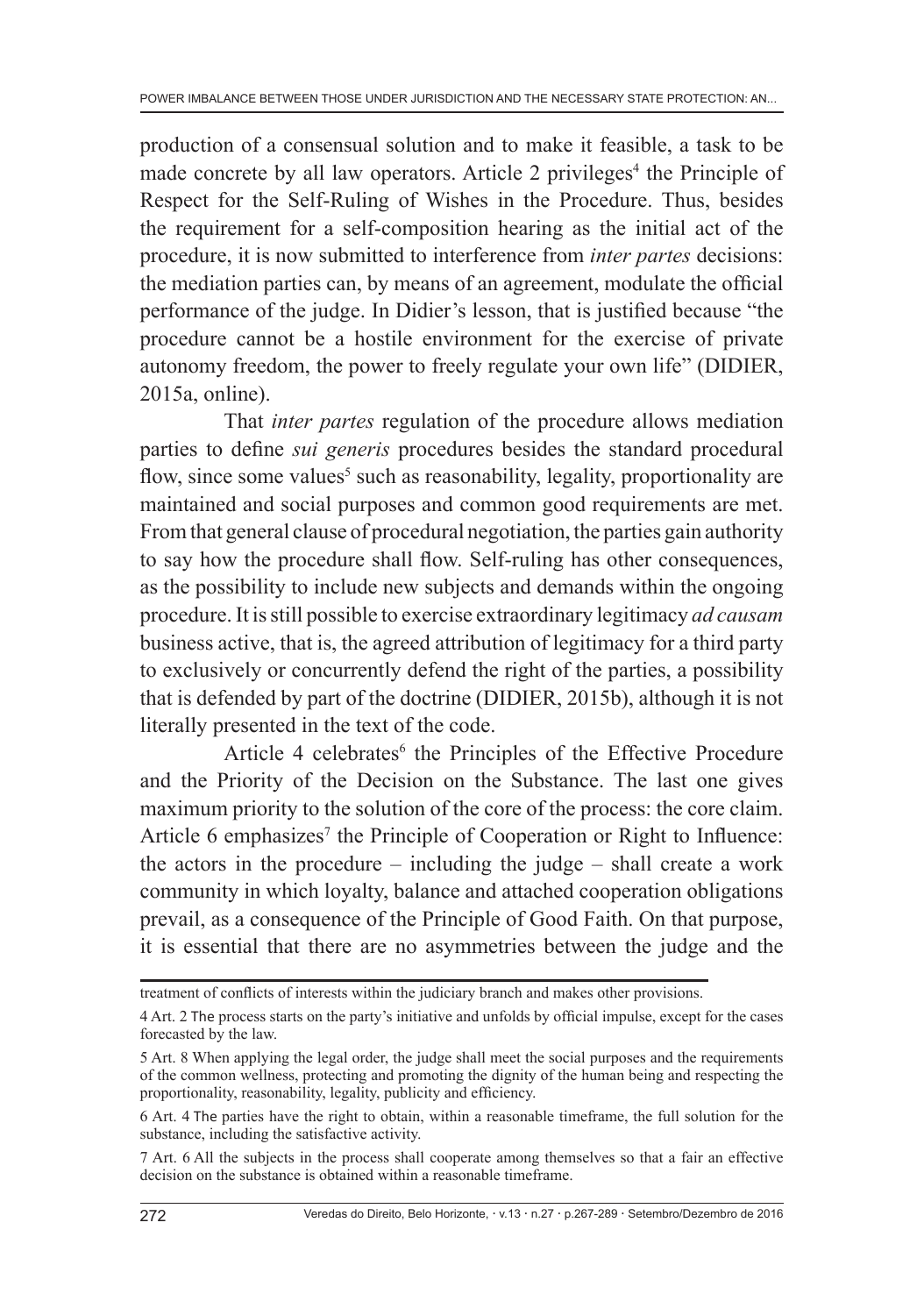parties. That model is located between the publicist (in which the judge leads the procedure and makes the capital decision, despite the parties) and the adversarial ones (in which the procedure is led by the parties and the judge only decides the claim). Article  $7$  in turn, highlights<sup>8</sup> Equality in the Procedure, whose parity is also manifested in the reduction of financial, geographic and communication obstacles, as well as the judge impartiality requirement, isonomy regarding access to the case-files and information parity.

Leaving fundamental standards (Chapter I) for the treatment of justice assistants (Chapter III), article 165 touches procedural regulation and reaches the judiciary organization when requiring the creation of a Permanent Center of Consensual Methods for Conflict Solution (NUPEMEC) and, consequently, the Judiciary Centers for Conflict Solution (CEJUSC)<sup>9</sup>. Article 165 reinforces the mission to implement and strengthen a new culture in which self-composition is highlighted, allowing agreements with all contents to be judicially approved according to the axioms that support the legal order.

However, it is important to highlight some dissonances between the CPC/2015 and the Mediation Law (Law n. 13.140/2015). While article 168 of the procedural code states that in Judicial Mediation and Conciliation "the parties may agree on the conciliator, the mediator or the private conciliation and mediation chamber", article 25 of the Mediation  $Law<sup>10</sup>$  says that "in judicial mediation, mediators are not subject to previous approval by the parties, pursuant to article 5 of this law".11 (bolded by us).

The two legal documents have the principles of Impartiality, Orality, Informality, Autonomy of the Will and Confidentiality in common. The Mediation Law<sup>12</sup> also presents the principles da Isonomy, Search for Consensus and Good Faith. In turn, CPC/2015 receives two principles from Resolution 125 of CNJ: Informed Decision and Independence. Finally, both the new procedural code and the Mediation Law are responsive to the

Veredas do Direito, Belo Horizonte, v.13 n.27 p.267-289 Setembro/Dezembro de 2016 273

<sup>8</sup> Art. 7 The parties are insured parity of treatment regarding the exercise of rights and procedural faculties, the means of defense, the onus, the obligations and the application of procedural penalties. The judge must protect the effective adversarial proceedings.

<sup>9</sup> Each Court shall create several CEJUSCs, as necessary.

<sup>10</sup> Refer to Law n. 13.140/2015.

<sup>11</sup> Law n. 13.140/2015, Art. 5 Only Paragraph. "The person in charge of acting as a mediator has the obligation to tell the parties, prior to accepting the function, any fact or circumstance that may raise any justified doubts in regards to his/her impartiality to mediate the conflict. At that time, any of them may refuse the mediator". -

<sup>12</sup> The Mediation Law has not dealt with conciliation. It is important to say that the new CPC was more vigilant at this point.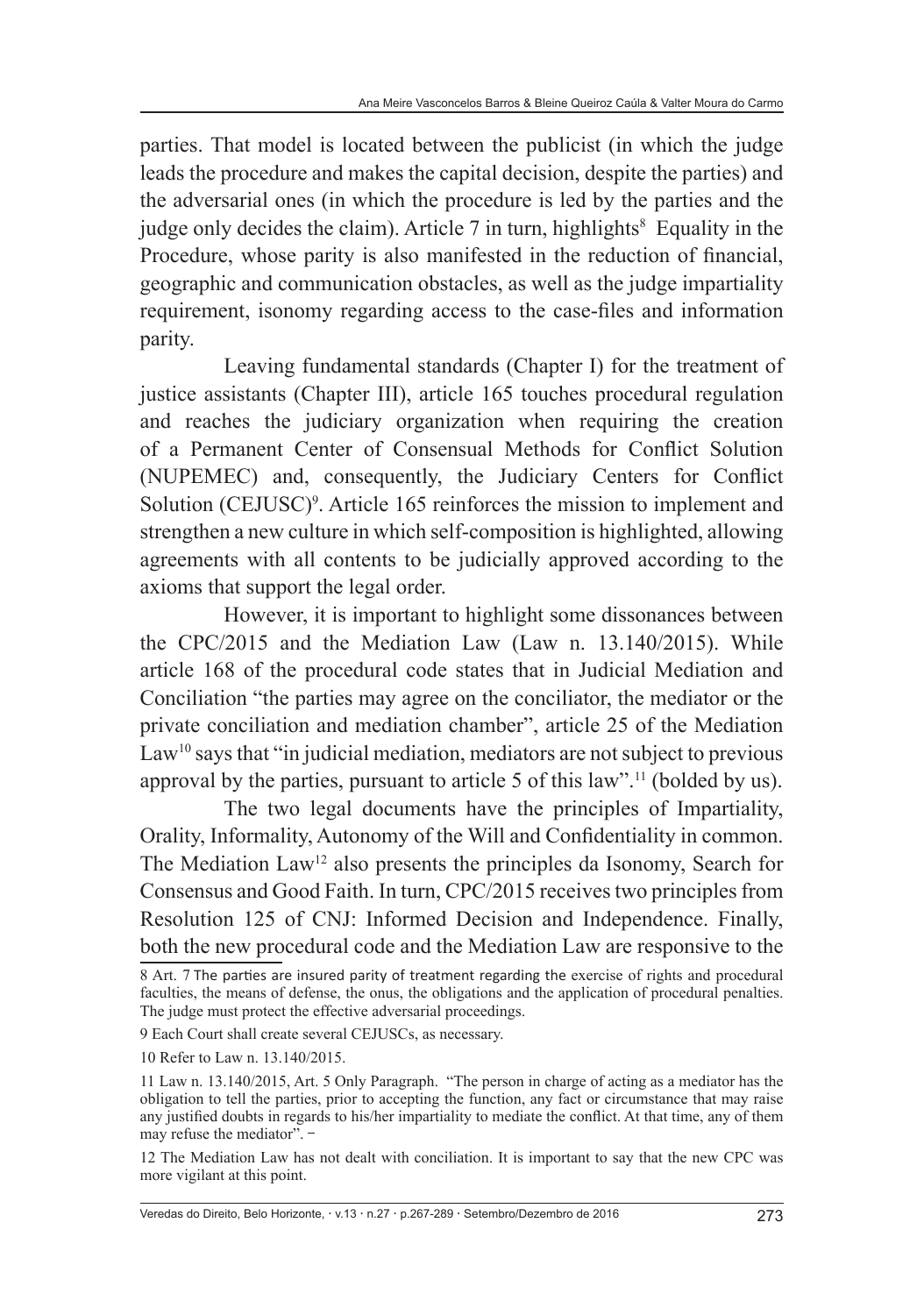need and possibility to have mediation hearings via electronic means.

Due to that, it is possible to understand that CPC/2015 makes consensual and peaceful solution an essential element for jurisdictional protection at the same time it elects the arbitration, conciliation and mediation mechanisms as fundamental tools to fulfill this task.

Nevertheless, it may make a mistake when imposing the conciliation or mediation preliminary hearing. Unjustified non-compliance with such an obligation is considered an offense to the dignity of the justice subject to a fine<sup>13</sup> in favor of the Public Power. Here, the legislator places an obstacle to the construction of the peace culture and the pacification of conflicts it wishes to foment. When making the preliminary agreement attempt a coercive rule, it may be seen not as a possibility to exercise freedom in the search for consensus, but as an autocratic stage worth feint in case one does not wish to give up part of the rights when the procedural relationship has just started and before the legitimacy of the claim is factically proven.

# **3 THE RISK OF INEQUALITY AMONG ENVIRONMENTAL MEDIATION PARTIES**

As a basic characteristic, mediation is operated by a neutral and autonomous element that eases understanding regarding the conflicting issue and it approximates opposed interests, although generally prevented from presenting heteronomous solutions. The mediator, axiologically based on the principles of Independence, Impartiality<sup>14</sup>, Confidentiality, Orality, Informality, Informed Decision, Autonomy of the Will and Isonomy (implicitly), works in favor of reconnecting communication and that is how he incentives the identification, by the mediation parties themselves,

<sup>13</sup> CPC/2015 art. § 4 The hearing shall not be carried out: I - If both parties expressly manifest disinterest in the consensual composition; [...] § 5 The plaintiff shall indicate in the initial petition his lack of interest in self-composition, and the defendant shall do it by means of a petition submitted 10 (ten) days ahead of time as of the date of the hearing. [...] § 8 Unjustified absence of the plaintiff or the defendant to the conciliation hearing is considered an offensive act to the dignity of justice subject to the penalty of fine of up to two per cent of the intended economic advantage or the value of the claim, in favor of the Federal Government or the State.

<sup>14</sup> According to Martins and Carmo (2015, p. 18) "The mediator's impartiality and competence are basic principles not only in mediation, but also in other forms of dispute settlement, as it happens even in the Judiciary Power. In order to reach a fair solution, it is necessary and safer that the mediator or judge, depending on the case, is an impartial person besides being a person qualified for the act, in the case of the judge, he should be a natural judge, that is , the one who holds the position in accordance with the legal requirements and competence standards set forth in the Federal Constitution, and the mediator must be an individual with specific training for conflict resolution, since only then will it bring confidence to the parties and perform effective work ".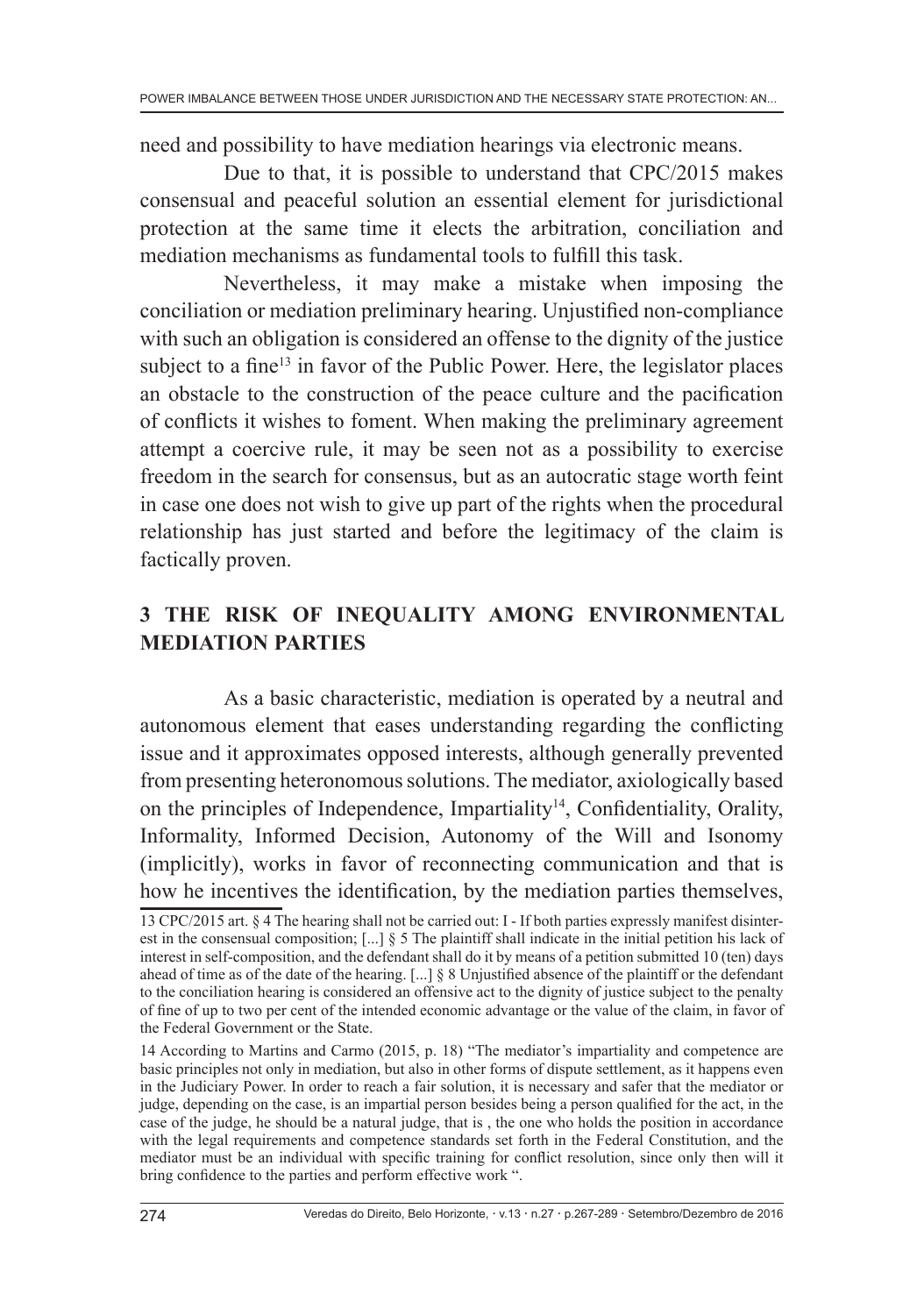of discussed and consensual solutions that generate bilateral benefits, thus avoiding the need to look for government protection.

 Even when already produced in the procedural environment, mediation has the potential to reduce the duration of the proceedings and inherent procedural costs when it allows the mediation parties to find the best procedural way to solve the conflict. To increase the power of those under the jurisdiction in what refers to the resolution of their own demands reflects the intention of the legislator to return to him part of his freedom of decision.

Granting a portion of responsibility is, in fact, necessary  $-$  if the intention is to fulfill the programmatic ideal of a democratic rule of law on the grounds of citizenship and the dignity of the human being. It is interesting that each person, "inserted into an individual responsibility rescue process on the crisis in his interaction" (MENDONÇA, 2014, p. 44), takes up a fraction of his citizen adulticidal, abandons passive attitudes and requires less from the father/provider/judge State as it is possible to selfdetermine – after the interaction rules of the implicit social contract 15 and the limits set by the law are met.

However, the integrity of the mediation is only guaranteed from the full and effective use of the tool by the mediation parties. That task may become complex in case restrictions of any kind prevent the free exercise of wills. Waldman (2011 p. 28-29) understands that, in those cases, instead of conquering a self-determined solution, the party risks to produce a "*selfdefeated solution*".

In that context, Silva (2015, p. 8-9) says that one of the assumptions of efficient mediation is the inequality of the parties, once, "once in the mediation procedure the parties are responsible for finding the solution for a certain problem, unbalance forces between them shall allow for an equally innocuous solution". To illustrate his idea, Silva (2015, p.8) presents an example<sup>16</sup> of an illegal adjustment arising from the legitimate right compromise and the clear fragility of the party: "in an attempt to conciliate a couple, the woman, who experienced daily violence from the husband, after recognizing that her aggressor was careful with their children, she suggested that she would accept an agreement if the aggressions could be reduced to only one day a week"*.*

Veredas do Direito, Belo Horizonte, v.13 n.27 p.267-289 Setembro/Dezembro de 2016 275

<sup>15</sup> Rousseau (1712-1778) defends the existence of a pact signed within human groups, based on the alienation of the individual will for the will of the state, which would have the primacy of defining the rules and enforcing them, offering in exchange for this submission the blessings of life in community.

<sup>16</sup> The author mentions in his article a report dated 2012 in the city of Salvador offered by professor Mônica Carvalho Vasconcelos.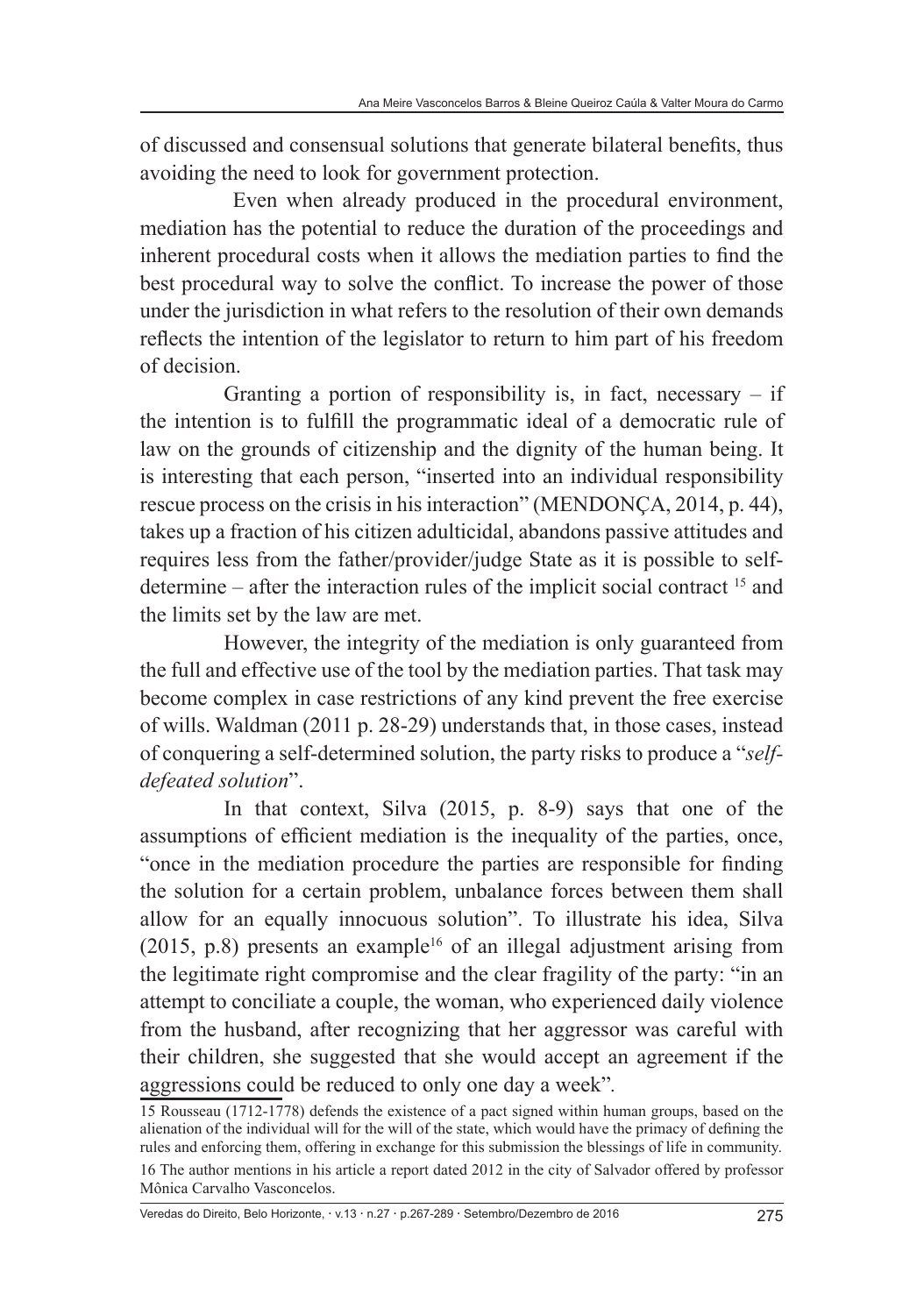From one point of view, autonomy assumption is commendable, but, in some cases, especially regarding inalienable rights, it should be carefully analyzed. Exercising freedom ties the decider to the consequences of his acts and assuming the responsibility over your choices presumes the necessary internal and external resources are there.

In that context, the idea is not to say that people with some restrictive deficit of their personal power – eventually or continuously – are incapable and, under that argument, they should be protected from their choices. Doing that would be falling into the trap of disempowerment (BUSH; FOLGER, 1994, p. 213-214). Despite that, it is important to consider that, in the context of a claim, the educational, social, cognitive, emotional and financial lack of sufficiency of the involved parties has direct influence on the solution of the claim. If that asymmetry may have dramatic effects on the direction of the solution of a claim restricted to the individual jurisdiction, even more sensitive becomes the weight of the insufficiency when the parties deal with diffuse rights – such is the case of environmental issues.

How often can one wait for the parties to face the conflict bearing the same weapons so that "resources, knowledge, information and accurate data, an advantage in the eyes of the law, moral conviction and safety, advantageous personality traits, ability to impose pain or irritate, perception" (WALDMAN, 2011, p. 87-88), among other important elements on the mediation table, are quite equally divided?

For Waldman (2011 p. 29), the mediator should analyze the possibility of effective participation of a party before the mediative dynamics. The Manual of Judicial Mediation (CNJ, 2015b, p. 251) is compatible with that reasoning when it says that the mediator should interrupt the event whenever he suspects the parties are asymmetric, advising them to look for the assistance of a lawyer or a public defender. Would that order be reasonable? It is possible that this guidance has a positive impact on the prevention of asymmetries once it is not uncommon that environmental conflicts involve private legal entities with favored economic power. However, who should control that evaluation capacity of the mediator?

Waldman (2011, p. 87-88) questions the automatic interruption of the mediation event when a clear unbalance is identified between the parties and he tests solutions for the problem so that the mediator continues to work and puts intervention pressure to reduce or solve the instrumental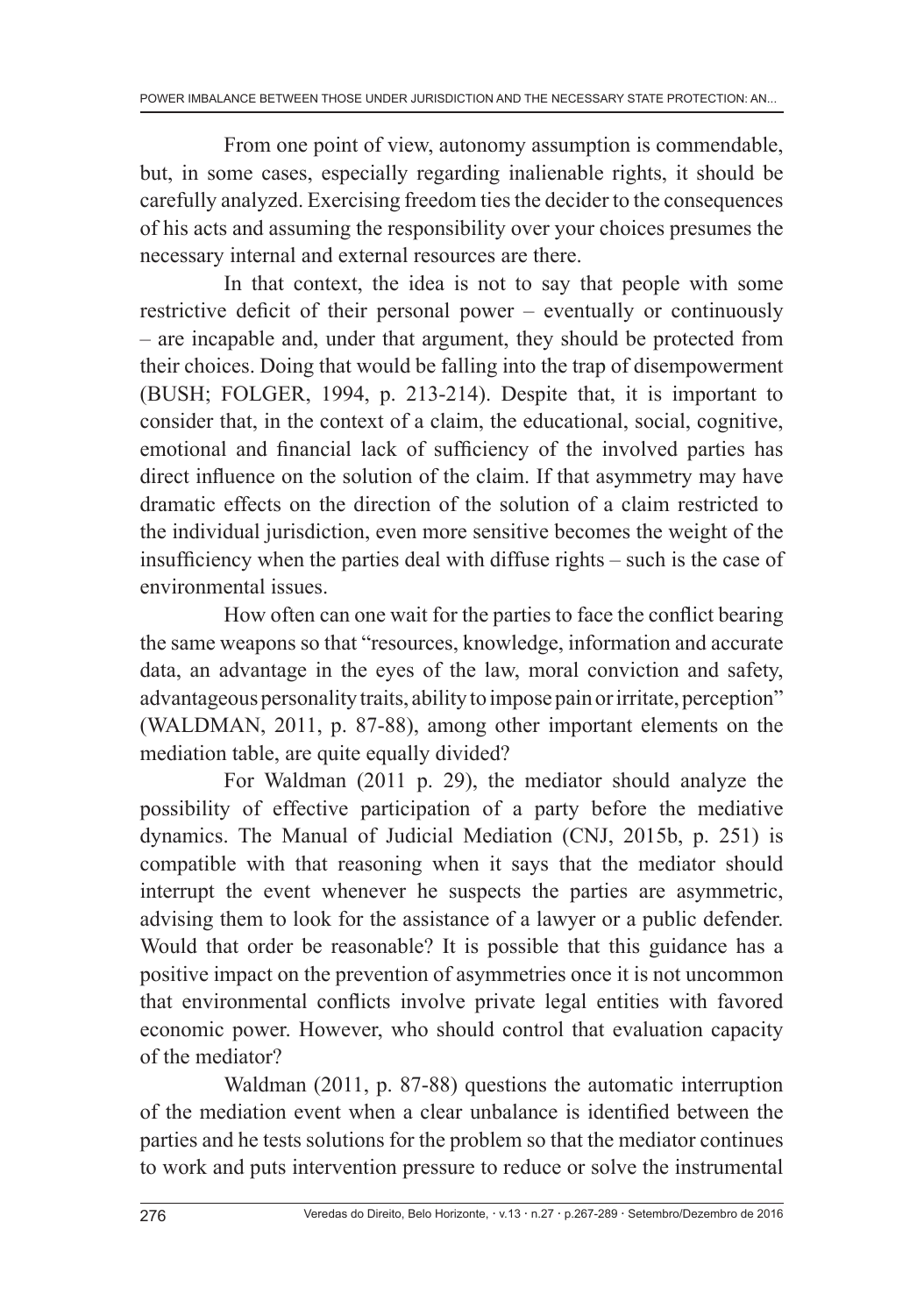inequality of the actors.

Reinforcing the defense of a more participative attitude of the mediator, Mendonça says that mere formal equality of the procedural law is inefficient to protect the parties and that an absolutely neutral posture of the mediator may "potentialize poor results in some mediations with less empowered parties" (2014, p. 57).

 That dealing with unforeseen situations and peculiarities – more delicate moments of the mediation process – becomes the exclusive responsibility of the mediator in the concrete case, "an hermit who follows his conscience in the interpretation process" (MENDONÇA, 2014, p. 52).

Before that deadlock, how should the environmental mediator act<sup>17</sup>? Stand absolutely neutral and blind before the inequality of the parties and teratogenic discussions in the mediation flow? Or, on the contrary – aware of the fact that environmental conflicts lose reach in what regards equitable solutions, especially due to the complexity and irreversibility of the damages and the difficulty to produce and equivalent *in natura* reparation – abandon neutrality and act to reduce identified differences, being careful about the fairness of the agreements?

When the first option is followed, authors such as Soares (2010) fear that attaching mediation to a mere reproduction of legality mischaracterizes it as a tool to contextualize the conflict and approximate singular needs of the mediation parties, possibly making it "a dangerous mechanism of private imposition of legal standard interpretations without protections of the due legal process" (SOARES, 2010, p. 133).

Defenders of neutrality, on the other hand, do not extend to the mediator the priority to define what is fair. For them, the operator has no legitimacy or ability to pass sentence, a task that was excluded from the mediative reach (WALDMAN, 2011, p. 5-6). Assuming the role of legal counselor, neutrality, a basic assumption of mediation, would be hurt. That is the posture suggested by the Manual of Judicial Mediation (CNJ, 2015b), which disapproves of the abandonment of neutrality trenches in what refers to mediation events in the Brazilian territory.

Meantime, some questions remain: strict obedience to the legal order or attention to values and belief systems of the mediation parties

Veredas do Direito, Belo Horizonte, v.13 n.27 p.267-289 Setembro/Dezembro de 2016 277

<sup>17</sup> It is important to notice Martins and Barros's observation (2013, p. 162) as to the function of comedians since "The figure of the co-mediator, acting as a specialist in environmental matters, is also of extreme necessity, due, as already said, to the complexity of the conflicts. To this end, besides mediators having skills in conflict mediation, these should be assisted by the co-mediators, professionals who are specialized in both the legal field, a lawyer, and conflict specialists such as geologists, geographers, engineers, architects, among others".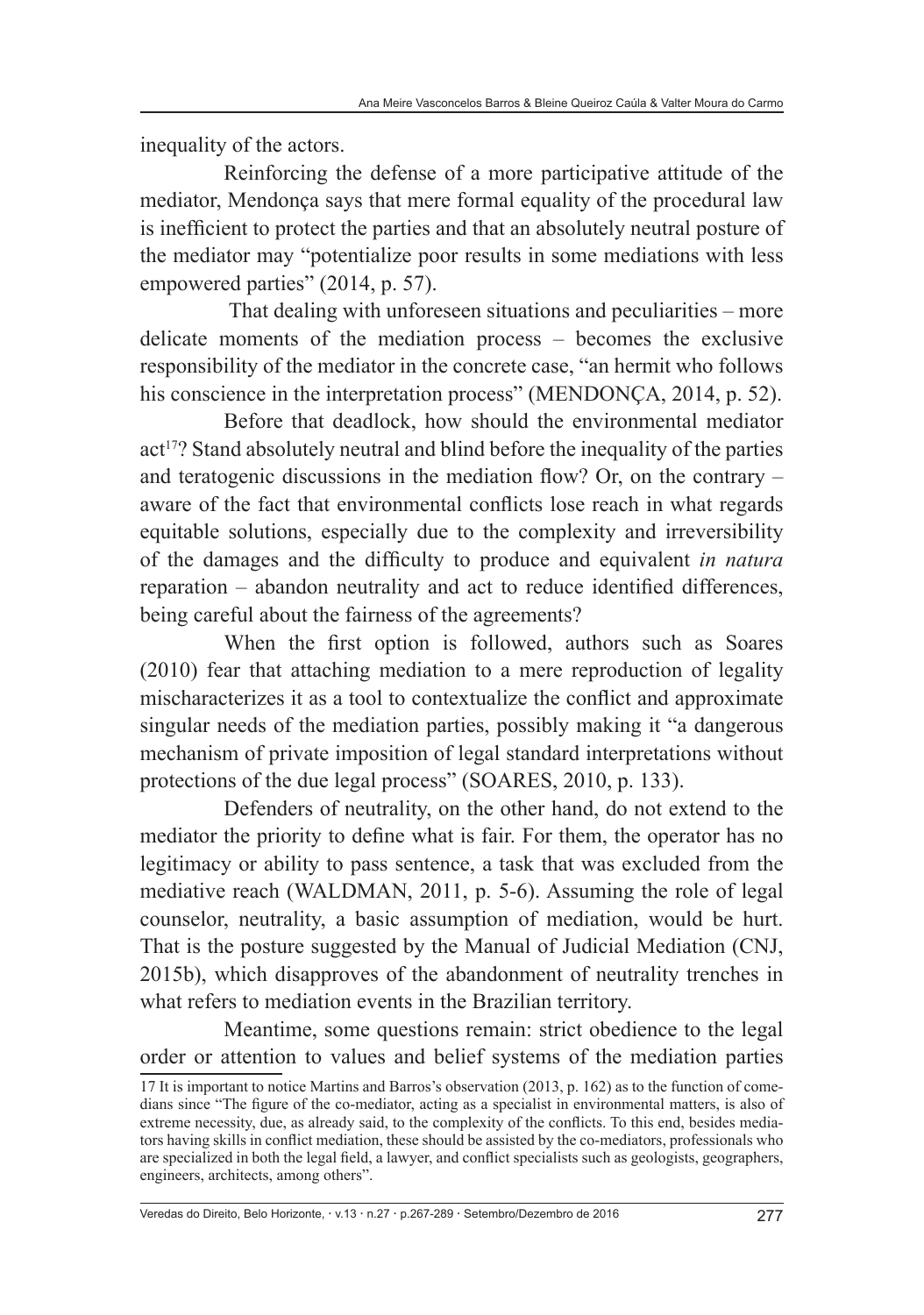are more important in what refers to the definition of what is fair in the concrete case? It is a task/priority of mediation to define what is fair and interfere in the directions of mediation so that the result of the dynamics gets close to that ideal of justice?

# **4 NEED FOR STATE PROTECTION IN ENVIRONMENTAL SELF-COMPOSITIONS**

In Brazil, mediation has conquered some space from the implementation of conciliation centers in judicial spheres, but it is a tool that not very often used in what regards environmental demands, "probably because of the lack of forums aimed at mediation, conciliation, transaction, negotiation and arbitration on the purpose of environmental heritage" (RIBAS, 2016, p. 123). According to the author, the culture of claim judicialization through public civil actions remains in the environmental field, under the logic of reparation and not prevention, is more tuned to alternative means to solve disputes. The Samarco case confirms that not even the State has obtained positive results in the preventive treatment of environmental conflicts.

In turn, Mendonça talks about the reasons for that underuse of mediation as a method to solve environmental conflicts:

> In general, fears of using environmental mediation refer to possible manipulations that may occur during the process and to the interests at stake that could be adversely affected if an agreement does not meet the interests of the parties. Such concern is legitimate. However, opening up the possibility of leaving such debates and public decisions in the hands of the people concerned represented far more virtues than offered risks to those involved in the conflict (MENDONÇA, 2014, p.78).

In the environmental area, feasible objectives are the same of the generalist mediation – enlarge the access to justice, agility, empowering the parties, effectiveness of agreed solutions<sup>18</sup> so that:

<sup>18</sup> Flavia Rosembuj (2001, p. 162) lists the advantages of using mediation in environmental conflicts "[...] reducción de los costes, plazos, pérdida de control y ansiedad inherentes al pleito; el hecho de que el procedimiento de mediación involucra a todas las partes interesadas que por una parte, pueden encontrar más difícil decir que no a soluciones que les son propuestas y por otra asumirán dichas soluciones como suyas; es un proceso participativo que no cuestiona las responsabilidades de la autoridad competente; mejoran las relaciones entre las partes lo que ayuda a la resolución de posible conflictos futuros; a través del trabajo conjunto las partes pueden llegar a adoptar decisiones mejores que las que habrían adoptado unilateralmente".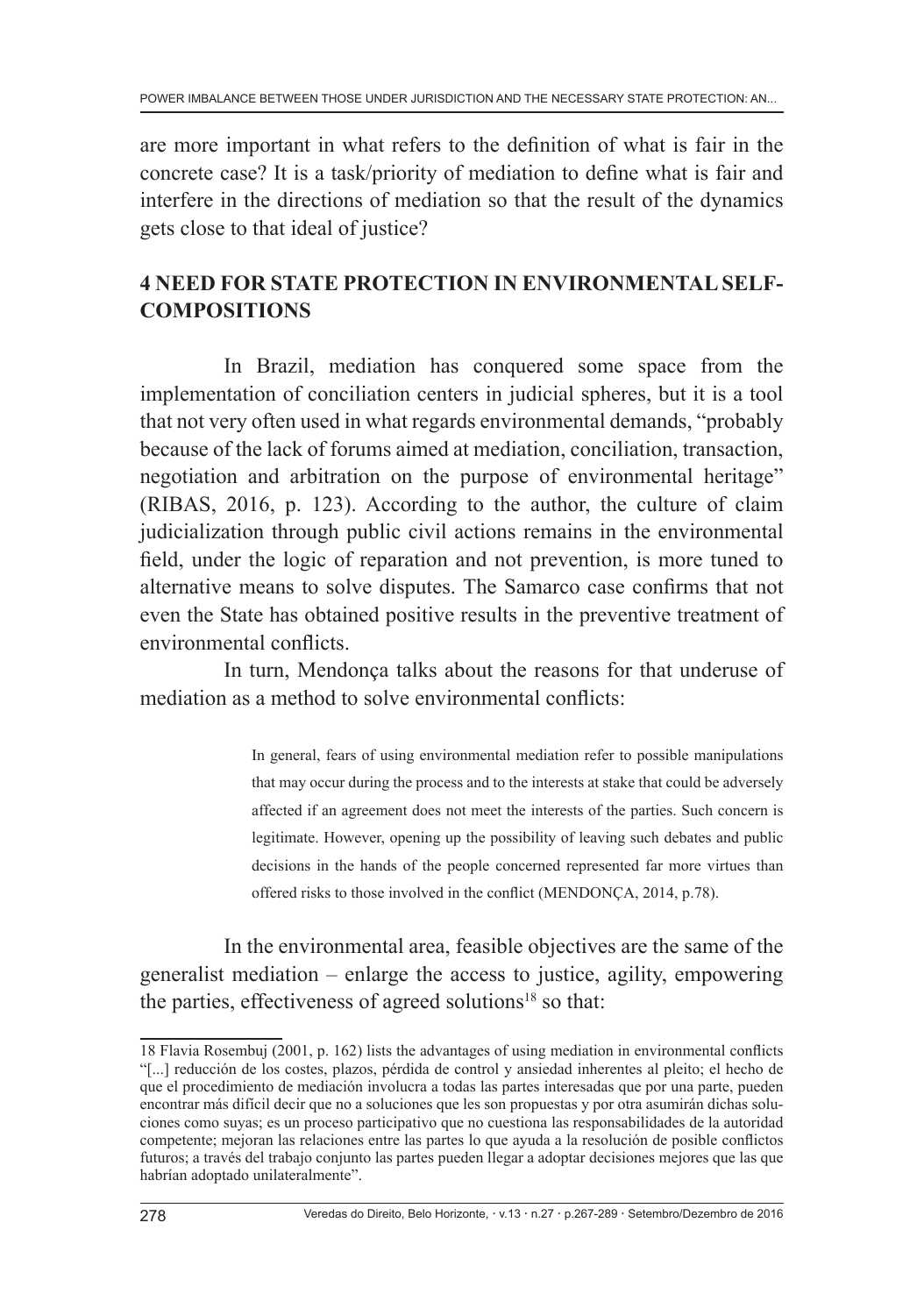The participation of society, together with the transformative dialogue, allows the construction of a consensus, which promotes a new look at the conflict, contributing to the prevention of damage and sustainable development, differently from what would happen if the conflict was solved by the Judiciary (BUSTAMANTE; SILVA, 2015, p. 20).

However, in environmental issues, complications and risks are clearly greater than in other areas of law, including conflicts with comprehensiveness, temporal continuity, extra-territoriality, indeterminability of the subjects affected by the damage, material implications and excessive meanings that hinder delimitation.

> However, the specific problems surrounding the use of environmental mediation, as an alternative method to traditional litigation, turn around, for example, (a) the delimitation of which environmental conflicts can be brought to this method, due to its complexity and because they involve broader interests than the private ones commonly found in ordinary mediation cases. We can find interests shared by a specific collectivity or that are cannot be delimited now or in the future, diffuse; (b) the determination, choice and form of participation of interested parties in the demand; (c) choosing the mediator, his function, duties and responsibilities, in view of the characteristic of the conflict (O`LEARY, 1995, p. 21).

Soares (2010, p. 117) says that environmental conflicts overcome technical dilemmas. "The objects that form the environment go beyond the subject and the energy, they are also cultural and historic and, due to that, important issues (such as the lack of natural resources) shall be seen in conjunction with the choice of ´what` and ´how` to use".

The multiplicity of directly and indirectly involved actors is one of the main complicating factors of mediation in what regards environmental conflicts. Although the dispute over the Belo Monte Hydroelectric Plant has not undergone a formal process of mediation - a role that has been exercised informally by public agencies linked to the environment - Fleury and Almeida use this conflict to exemplify the delicate, dense, timeconsuming and necessary antithetical mixture of the actors' desires and needs, which requires "translation, besides objectives and interests, of often contradictory times" (FLEURY; ALMEIDA, 2013, p. 9).

Faced with this complexity and polysemy, how to make extrajudiciality a channel of effective advantage for the solution of environmental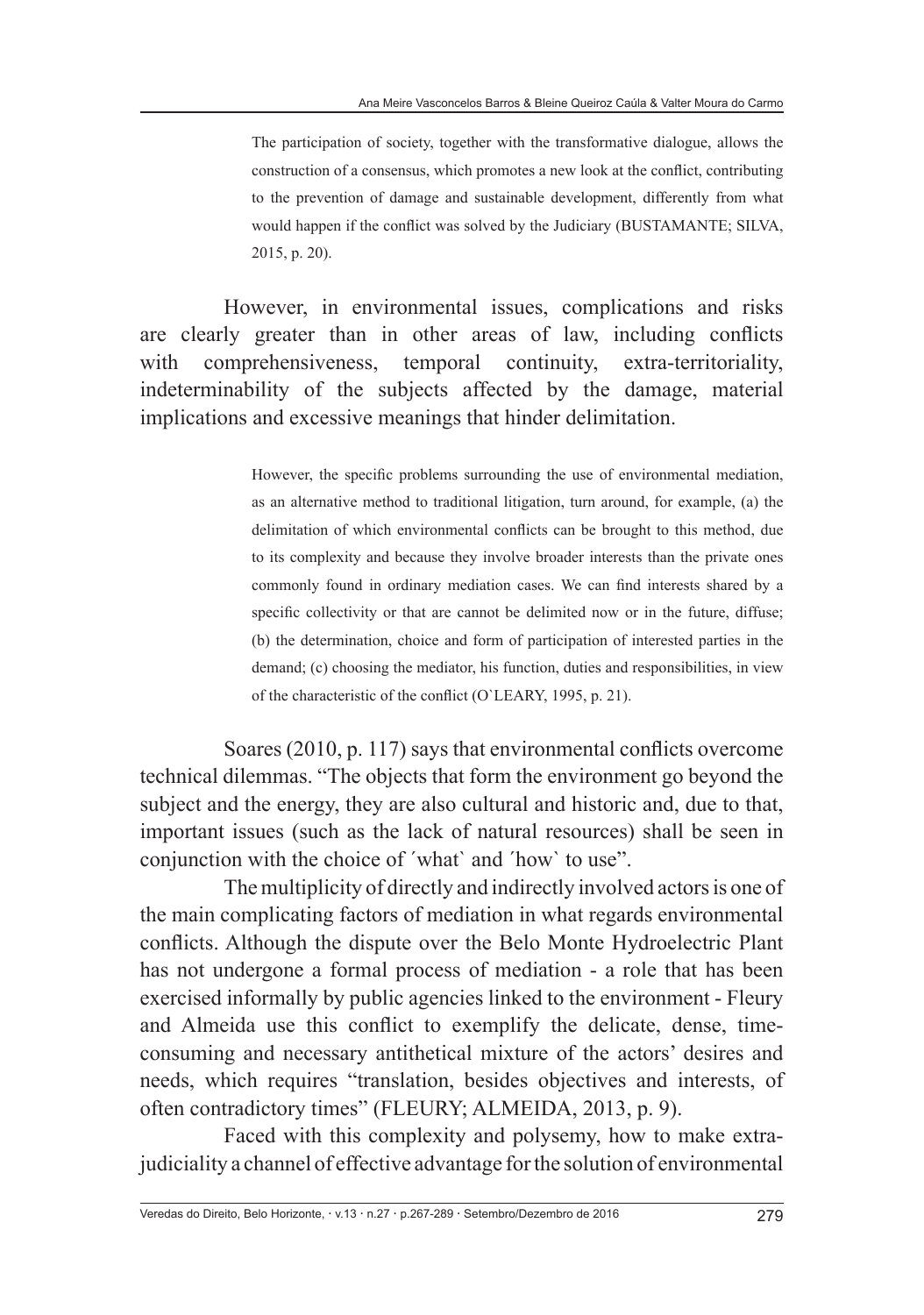demands? Susskind (1981, p. 4-8) argues that, in the environmental domain, self-composition must pursue three objectives alongside those already sought by generalist mediation: (a) representation and protection even of the indirectly involved parties, provided they bear the results; (b) stability and equanimity on the largest possible scale, and (c) communitywide agreement and establishment of constructive precedents. However, if it limits itself to the fulfillment of these objectives, it can be insufficient for effective solutions in an area as complex as the environmental one. Along these lines, Bertoldi and Freitas (2015, page 334) warn that legal problems, especially environmental problems, are increasingly complex and require solutions that are compatible with this complexity. For the authors, "linearity, which until then has been proposed as an appropriate solution, has not been shown to be that adequate".

As already mentioned, the mediator is generally bound up with deontological issues and the need to be almost an observer of conflict development. Roughly speaking, the less empowered parties are left to their own (often extremely small) capacity to engage in conflicting, feature-rich negotiations that often require specific technical knowledge: whether legal, environmental, accounting, financial or connected to more specific sectors of knowledge. The strengthening of environmental empowerment can be materialized in the "construction of dialogue and institutional solidarity" since, according to Barreto and Machado (2016, p. 330), "the controls of information and wealth production are not only subject to the holders of this knowledge and of this wealth production."

It is necessary to admit that a possible referendum to consult the citizens on what measure the State should adopt in the Samarco case would result in deciding for the mining company's stay in consideration of the fundamental right of work to the detriment of the repercussion of all damages caused by the rupture of the dam. This finding motivates a "look of lynx" on the mediation of environmental conflicts, in spite of the "ignorance" of the victims as opposed to the economic power of the claimed party(ies).

It is true that there are legally established institutions (such as the Public Prosecutor's Office and the Public Defender's Office) or by institutional purpose (associations such as the Brazilian Environmental Justice Network, the Movement of Dam-Affected People (MAB) and the Landless Rural Workers Movement (MST), among others), of the military task in favor of environmental capital, but the interconnection between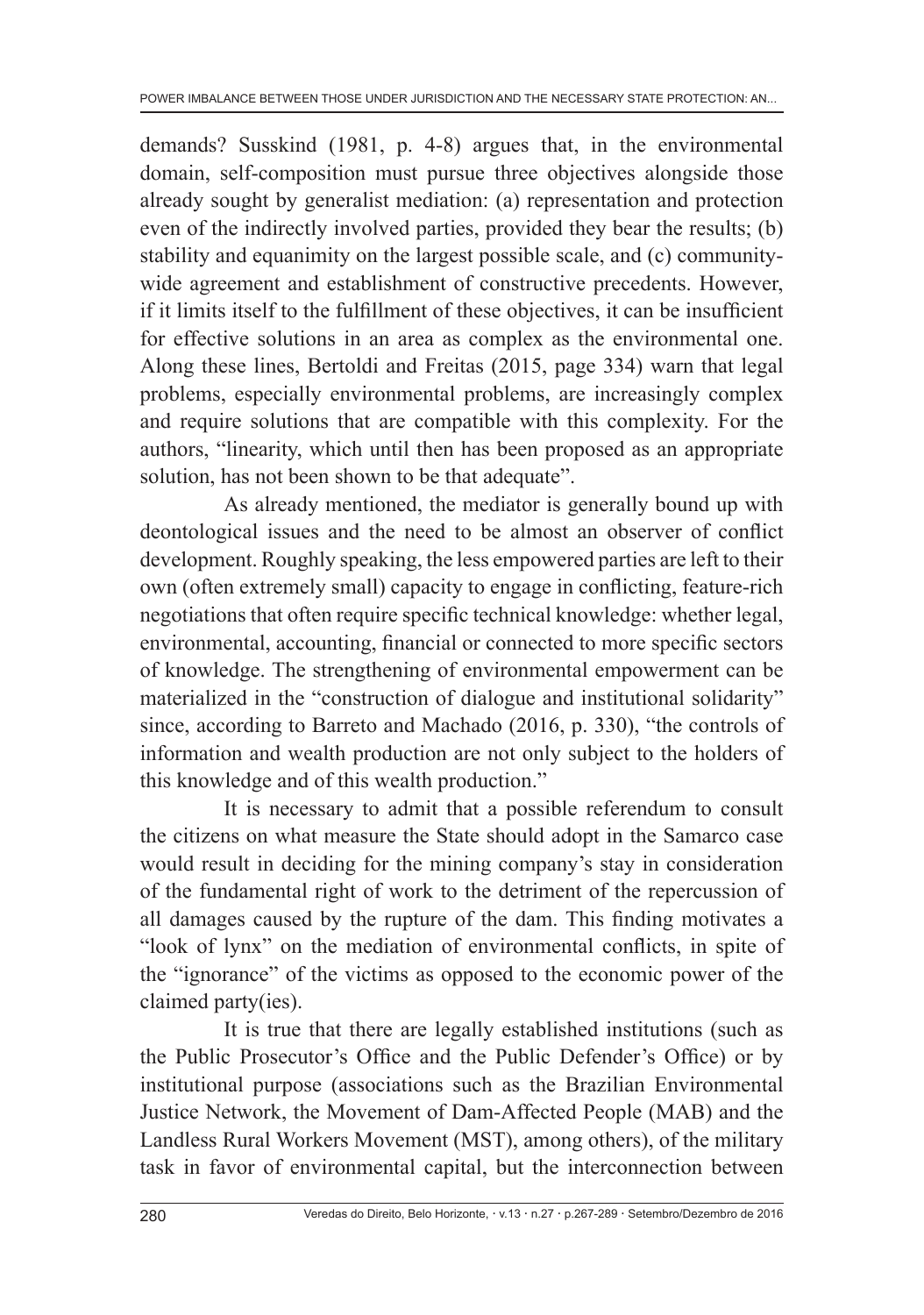economic and environmental issues shall not be underestimated, as well as the influence of the financial power in the performance of the ecological movements and the technical body of state agencies involved.

Not rarely, a more pragmatic and less combative ecologism has waved positively to speeches that preach consensus in the concrete case and the search for adaptation to economic initiatives for a development that is said to be sustainable - instead of establishing a solid and coherent policy, more robust, visible and defensible because it is national, on the discussions of environmental law. In the words of Arnt and Schwartzman (1992, p. 125), "the uprooted environmentalist idea reveals the crooked truth of its falsity: the modernization it expresses is that of the system that obeys the interests it addresses".

Samarco mining company has as its co-owners, on the one hand BHP Billiton (mining giant having several environmental problems such as radiation contamination or mining waste in Australia, Papua New Guinea and Chile), on the other hand, Vale with 46,2% of foreign investors and a national part controlled by Valepar (see Previ Investment Funds, BNDES Par and the multinational Mitsui - which includes Sony, Yamaha and Toyota).

In spite of the intense presence of foreign capital and state participation, in spite of the constitutional obligation to inspect and preserve the environment, in spite of the company's negative history, in spite of the potential environmental and social damages to the surrounding area, in spite of constant expansions in the waste containment structure and in spite of the impact on the local economic activity, the business initiative that resulted in the largest environmental disaster in Brazil (and the largest one involving a dam in the world) has had irregularities since the installation project, duly ignored by the municipal, state and federal Public Powers, the press, state or private institutions, associations and other actors in the environmental scenario.

There was no systematic monitoring of social and environmental costs. There was no discussion, no proposals, no pondering. People living in the area were inert and hopeful before the weight of the money involved and the promise of work and income. Even now, with the disaster, the homeless have no voice: they are waiting for the social situation to be recovered because the environment, according to experts, is taking tens of years to be recovered, with uncountable damages. The sometimes repressive Public Prosecution is limited to seeking for the guilty ones, a contribution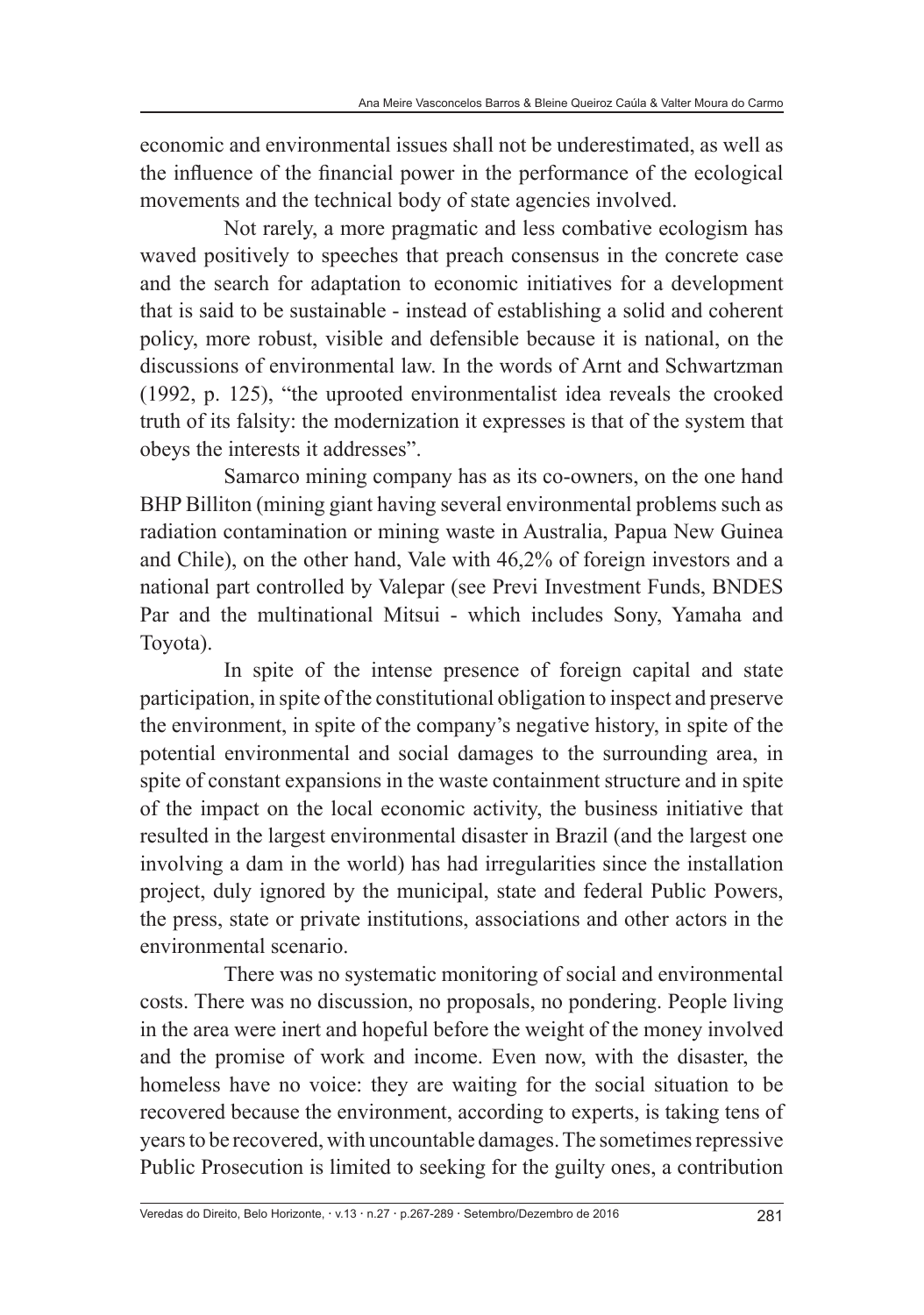that is lost in out-of-court settlements in the Terms of Conduct Adjustment - TAC, fines reduced to values that go far from the actual damage caused. The weight of the state was not worth anything when it came to defending the environment. No voice rose.

In spite of the above, thinkers such as Susskind and Cruikshank believe that it is wrong to imply that delegating the environmental solution to extra-judiciality implies giving up the legal responsibility of the State (MENDONÇA, 2014, p. 80-81) to monitor frequently and carefully the mediation environmental discussions.

In the same sense, Silva Junior (2009) argues that, by dealing directly with inalienable rights, the stability and positive effects of the environmental deal can only be guaranteed by the active presence of state agencies in mediation<sup>19</sup>: "it is the presence of these official participants in the self-composition process that is allowing for the observance of the interest to protect the legal environmental asset, especially the one having an inalienable characteristic"(SILVA, 2009, p.12). In his opinion, this public action must be repressive and preventive, correcting distortions and preventing violation of cogent standards and basic values of the legal order to make the self-composition process related to the environmental solution as healthy as possible.

Thus, it is clear that it is still essential – in what regards inalienable rights, such as environmental rights, more objectively - the existence of a hierarchically superior jurisdiction that monitors the progress and the content of the mediation negotiations:

> If there was real inspection by the Public Power, mediation would be a viable alternative to the jurisdictional action in order to solve environmental controversies, having speed and dialogue as a vector in the search of sustainable development, since it is a true exercise of citizenship when promoting the realization of rights and duties, based on the principles of fraternity and solidarity (BUSTAMANTE; SILVA, 2015, p. 7).

This state surveillance is still necessary to prevent possible inequality between direct and/or indirect contenders to thrive for an ephemeral, little representative adjustment, unable to equitably protect the interests of the parties, or that is even illegitimate: disobedient to

<sup>19</sup> The Portuguese legal order considers individually inalienable interest pursuant to the Base Law for the Environment (19/2014).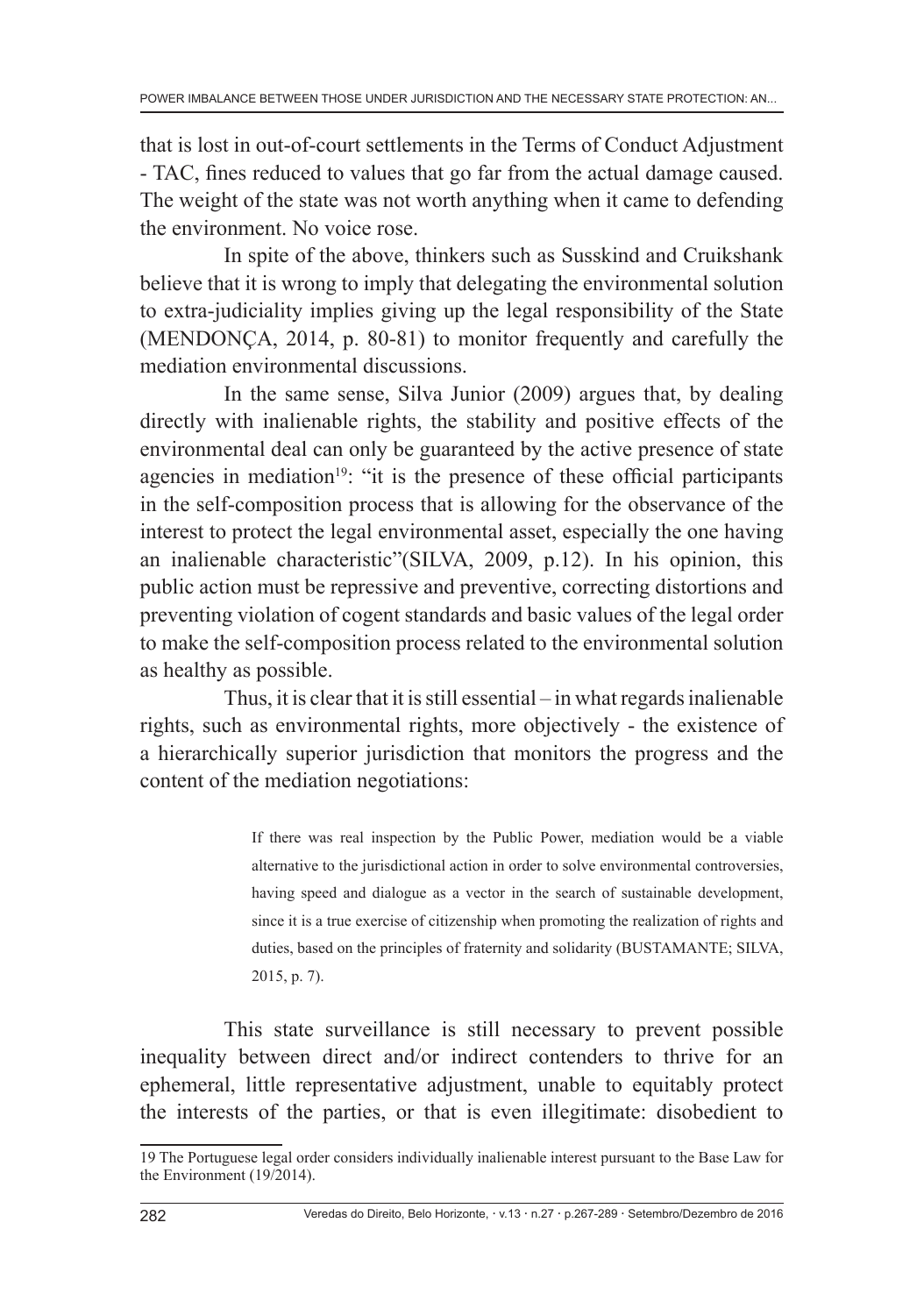the primary intention of mediation, which is to find, as it is in the state legal guardianship, a solution of merit that produces justice and social pacification.

From a preventive and careful position, Gomes (2014, p. 205) says:

> Increasing awareness over the environmental protection issues, the preservation of the quality of natural environmental components, the close association between environment, health and quality of life, increase environmental litigation; Therefore, the option for ways that are different from those of the exhausted judicial channels raises, prima facie, some expectation.

For the author, a possible path is the broad participation of society in the course of the mediation process, so that possible inequalities between mediation parties are compensated by the public visibility and the technical knowledge provided by exempt authorities, which can be either public bodies, private entities, NGOs or technicians of renowned knowledge in the matter on which the conflict is based. About public visibility, Gomes is emphatic:

> The meta-individual nature of the environment macro-asset (natural environmental components and their interactions) calls for a comprehensive approach, pulverized by social actors - citizens, environmental defense associations, economic operators, public authorities with competence to implement environmental policies. Therefore, public participation moments are identifiable characteristics of the authorizing procedures, mainly through previously announced public hearings in which the information regarding the projects under evaluation and permitting is made available to generate a broad adversarial proceeding from which relevant indications may result for the compliance of the environmental protection duties associated with the final authorizing acts (if granted). The question that must be asked in the light of this observation is: is there useful space for environmental mediation? (GOMES, 2014, p. 214).

Gomes' fear, justified by the intense complexity of the environmental demands, gives birth to the search for possible and satisfactory alternatives for the resolution of these demands. If it is not possible to achieve an acceptable equanimity in the out-of-court jurisdiction, it is necessary to return to state pronouncement of the right through judicial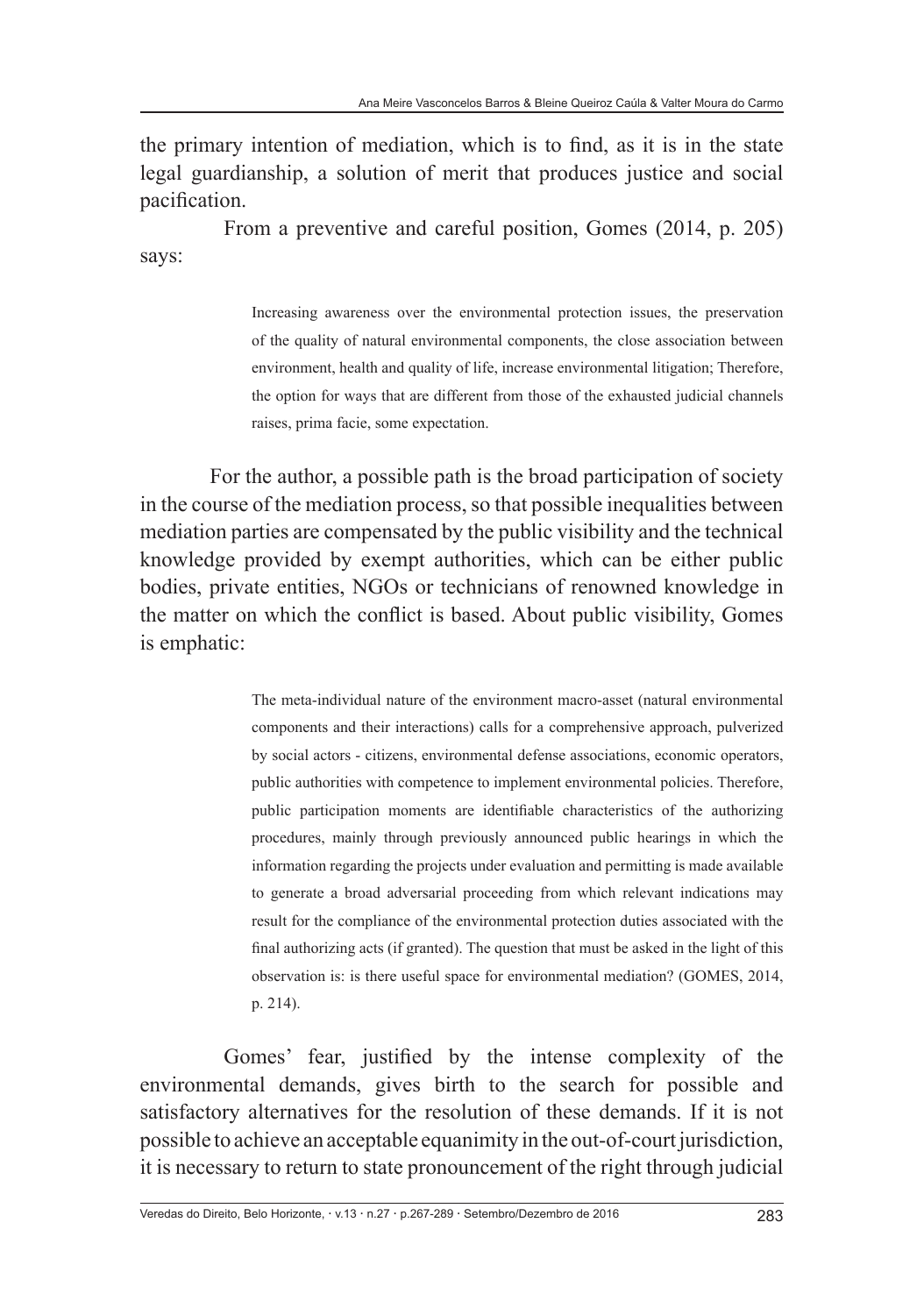protection. In this sense, CPC/2015 presents an opportunity for success in this project: the *amicus curiae*, a character that is not strange to the day-today life of the Judiciary Power, but that had not yet received due attention from the legislator. The contribution of these technically competent third parties in informing and commenting on environmental issues is interesting as it enlarges the adversarial proceeding and contributes with a technical and preventive intelligence in the creation of the judicial solution

CPC/2015 deals with the *amicus curiae* as a third party, a natural or legal person intervening<sup>20</sup> in the judicial process. The presence of this third party, endowed with the specific knowledge and legitimated to clarify aspects of the issue and provide support for judicial cognition, provided that he proves appropriate representation, can be a contribution to the judicial solution in favor of the hypo-sufficient party and the preservation of environmental capital.

Thinkers adhering to the idea that the environment should be treated with special attention believe that the immediate interest is in fact the one of the parties, but the mediate interest of the entire society justifies popular participation, through the disclosure of negotiations and the real possibility for citizen and State intervention, with its cogent action in favor of cross effectiveness of fundamental rights. At the core of this defense, the belief that abandoning the least favored party in a dispute for which he does not have the necessary parity of weapons is a set of marked cards in which economic logic always wins, to the detriment of balance (which is known to be necessary) between the human being and the environment to which it belongs

# **CONCLUSION**

The investigation notices stiffening regarding the practical order that makes it difficult to choose the best and most feasible solution to environmental conflicts. On the one hand, the lengthy judicial decision

<sup>20</sup> Art. 138. The judge or the rapporteur, considering the relevance of the matter, the specificity of the subject matter of the claim or the social repercussion of the controversy, may, by decision, ex officio or at the request of the parties or whoever wishes to manifest, request or admit the participation of a natural person or legal entity, body or specialized entity, with adequate representation, within 15 (fifteen) days as of subpoena

<sup>§ 1</sup> The intervention in the caption does not imply in changing the competence neither it authorizes appeals, except for petitions for clarification and the hypothesis in § 3.

<sup>§ 2</sup> The judge or the rapporteur shall, in the decision that requests or admits intervention, define the powers of the amicus curiae.

<sup>§ 3</sup> The amicus curiae can appeal the decision that judges the incident of repetitive claim resolution.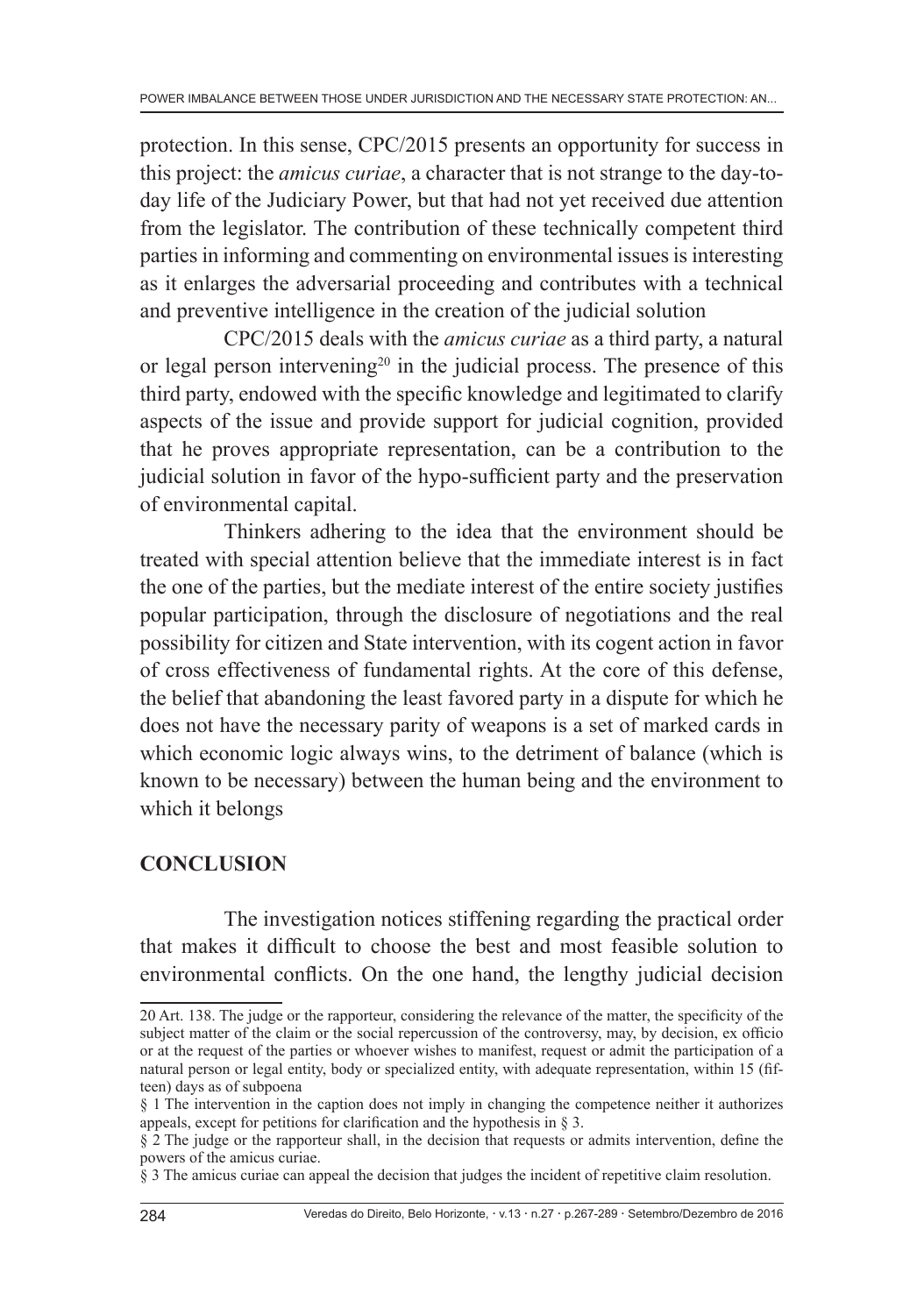reflects on losses, the irreversibility of the existing environmental damage aggravated by delay. On the other hand, environmental mediation risks legitimizing misconceptions, due to the lack of independence between mediation parties, a lack of technical knowledge, bad faith and even by the lack of available measures, which binds the mediator to the manuals of conduct and the neutrality requirements.

Before that impasse, and not reducing the importance of family, labor, consumerist and other conflicts, it is urgent to strengthen the idea that environmental conflicts are a field in which society risks full, irreversible and diffuse damage. In this burdensome dimension, it is not always possible to identify the limits of the right that is protected either because of the abstraction and dynamicity of the specificities in dealing with the environment or because of the polysemy that features this field of law opens space for discussions that can extend and encompass a long list of mediation parties.

Mistakes regarding mediation negotiations can result in serious damage not only to environmental capital, but also to communities, cultures and society as a whole, so that they cannot be disregarded by state protection and monitoring, even in the case of a self-composition relationship. The State must participate, interfering in favor of an ethical agreement.

Faced with the seriousness of this fact, doctrine theorizes in the search of strategies that allow the mediated solution to be an instance of justice production, not the perpetuation of inequalities. Some of the solutions suggested for the improvement of mediation as a tool to manage environmental conflicts include the empowerment of mediation parties, the representativeness of involved parties, intense popular participation, state control and even the amici curiae, whenever mediation proves to be so ineffective that it is imperative to bring the claim under judicial protection.

The presence of the State - either as a monitoring element or as the minister of justice itself - does not guarantee the fullness and integrity of the solution presented in a lawsuit involving environmental law, but it is an element that undoubtedly adds democracy to the process, as well as impersonality and honesty. In times when legal agility is sought, it is impossible to abandon the idea that, slowly or quickly, the solution must be equitable, fair and foster social pacification.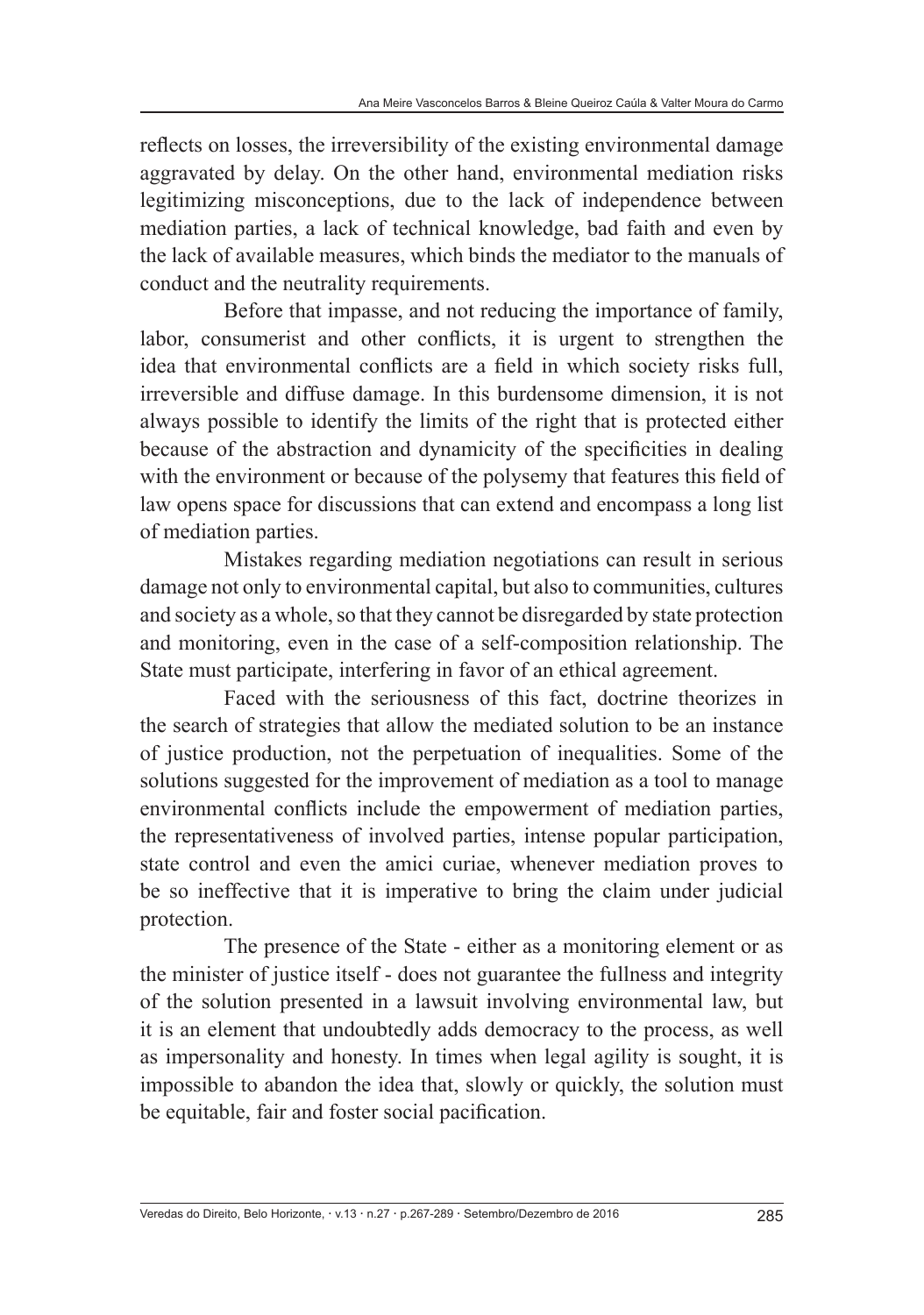# **REFERENCES**

ARNT, R. A.; SCHWARTZMAN, S. *Um artifício orgânico* - transição na Amazônia e ambientalismo (1985-1990). Rio de Janeiro: Rocco, 1992.

BARRETO, Leandro de Marzo; MACHADO, Paulo Affonso Leme. A construção do diálogo e da solidariedade e a proteção do bem ambiental e da natureza na concepção universal do humano, a partir de uma leitura da Encíclica Laudato Si. *Revista Veredas do Direito*, Belo Horizonte, v. 13, n. 26, p. 319-336, maio/ago. 2016.

BERTOLDI, Marcia Rodrigues; FREITAS, Ana Carla Pinheiro. O princípio da proporcionalidade a solução de conflitos envolvendo o direito penal ambiental simbólico e de risco. *Revista Veredas do Direito*, Belo Horizonte, v. 12, n. 24, p. 319-341, jul./dez. 2015.

BRASIL. Lei 13.105/2015. *Código de Processo Civil*. Disponível em: <http:// livraria.senado.gov.br/e\_CPC\_2015> Acesso em: 30 mai. 2016.

BRASIL. *Lei n° 13.140/2015*. Dispõe sobre a mediação entre particulares como meio de solução de controvérsias e sobre a autocomposição de conflitos no âmbito da administração pública; altera a Lei nº 9.469, de 10 de julho de 1997, e o Decreto nº 70.235, de 6 de março de 1972; e revoga o  $\S 2^{\circ}$  do art. 6º da Lei nº 9.469, de 10 de julho de 1997. Disponível em: <http://www.planalto. gov.br/ccivil\_03/\_Ato2015-2018/2015/Lei/L13140.htm>. Acesso em: 31 mai. 2016.

BUSH, Robert A. Baruch; FOLGER, Joseph P. *The Promise of Mediation*: Responding to Conflict Through Empowerment and Recognition. San Francisco: Jossey-Bass Publishers, 1994.

BUSTAMANTE, Ana Paula; SILVA, Tatiane Fernandes Dias da. A mediação como mecanismo extrajudicial para a pacificação de conflitos ambientais em prol do desenvolvimento sustentável. In: LEITE, Flavia Piva Almeida; SANTIN, Janaína Rigo; DIAS, Jefferson Aparecido (Coord.). *Objetivos e metas desenvolvimento do milênio da ONU* [Recurso eletrônico on-line]. Florianópolis: CONPEDI, 2015. p. 7 – 23. Disponível em: <http://www. conpedi.org.br/publicacoes/c178h0tg/091ud5at/v7VX0I2gcKyn597D.pdf.> Acesso: 13 jan. 2016.

CNJ. *Justiça em números* 2015. Brasília: 2015a. Disponível em: <http://www. cnj.jus.br/programas-e-acoes/pj-justica-em-numeros>. Acesso: 30 mai. 2016

CNJ. *Manual de mediação judicial*. Brasília: 2015b. Disponível em: <http://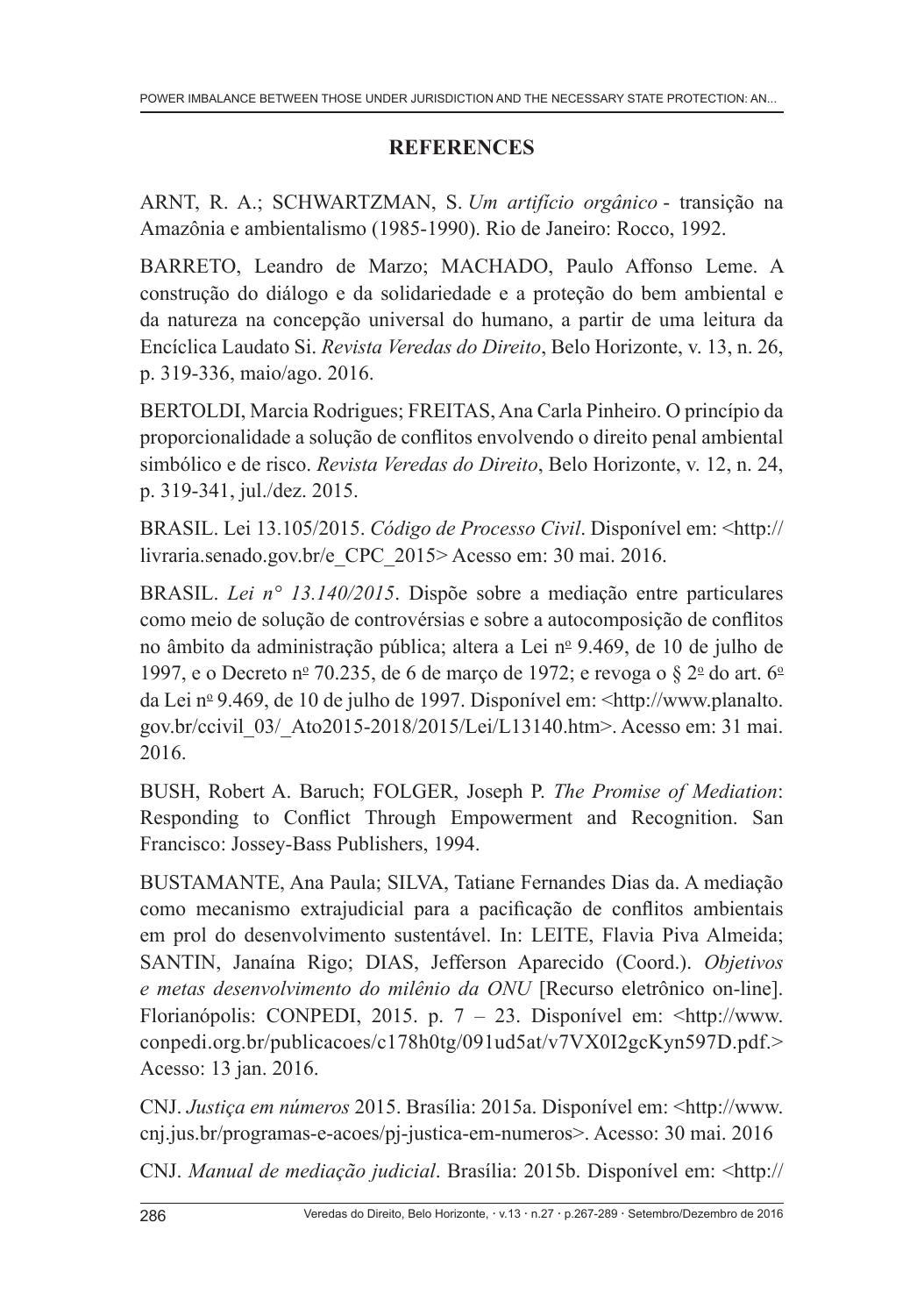www.cnj.jus.br/files/conteudo/destaques/arquivo/2015/06/c276d2f56a76b701 ca94df1ae0693f5b.pdf>. Acesso: 31 mai. 2016.

CNJ. *Resolução Nº 125 de 29/11/2010*. Brasília, 2010**.** Disponível em: <http:// www.cnj.jus.br/busca-atos-adm?documento=2579>. Acesso: 28 mai. 2016.

DIDIER, Fredie. *Fonte normativa da legitimação extraordinária no novo Código de Processo Civil*: a legitimação extraordinária de origem negocial. 2015b. Disponível em: **<**http://www.frediedidier.com.br/artigos/fontenormativa-da-legitimacao-extraordinaria-no-novo-codigo-de-processo-civila-legitimacao-extraordinaria-de-origem-negocial/>. Acesso em: 16 jun. 2016.

DIDIER, Fredie. *Princípio do respeito ao autorregramento da vontade no processo civil*. 2015a. Disponível em: <http://www.tex.pro.br/index. php/artigos/306-artigos-jun-2015/7187-principio-do-respeito-aoautorregramento-da-vontade-no-processo-civil>. Acesso em: 14 jun. 2016.

FLEURY, Lorena Cândido; ALMEIDA, Jalcione. A construção da Usina Hidrelétrica de Belo Monte: conflito ambiental e o dilema do desenvolvimento. *Ambiente e Sociedade*, São Paulo, v.16, n. 4, Out./Dec. 2013. Disponível em: <http://www.scielo.br/readcube/epdf.php?doi=10.1590/S1414-753X2013 000400009&pid=S1414-753X2013000400009&pdf\_path=asoc/v16n4/09. pdf&lang=pt>. Acesso: 15 jan. 2016

GOMES, Carla Amado. Mediação e arbitragem administrativa e direito do ambiente: qualquer semelhança é mera coincidência? *Revista da Faculdade de Direito*, n. 42, n. 2, p. 204-223, jul./dez. 2014. Disponível em: <http:// www.seer.ufu.br/index.php/revistafadir/article/view/29037>. Acesso em: 13 jun.2016.

MARTINS, Dayse Braga; BARROS, Maria do Carmo. A mediação como mecanismo de solução de conflitos ambientais e efetivação do princípio da participação social. In: CAÚLA, Bleine Queiroz; MARTINS, Dayse Braga; ALBUQUERQUE, Newton de Menezes; CARMO, Valter Moura do (Org.). *Diálogo Ambiental, Constitucional e Internacional*. Fortaleza: Premius, 2013. v. 1. p. 146-167.

MARTINS, Natália Luiza Alves; CARMO, Valter Moura do. Mediação de conflitos socioambientais: uma alternativa à efetivação do direito fundamental ao meio ambiente ecologicamente equilibrado. *Revista Catalana de Dret Ambiental*, v. 6, n. 2, p. 1-38, 2015.

MENDONÇA, Rafael. *O desafio ético do mediador ambiental*: por uma ética da libertação biocêntrica subjacente à deontologia da mediação de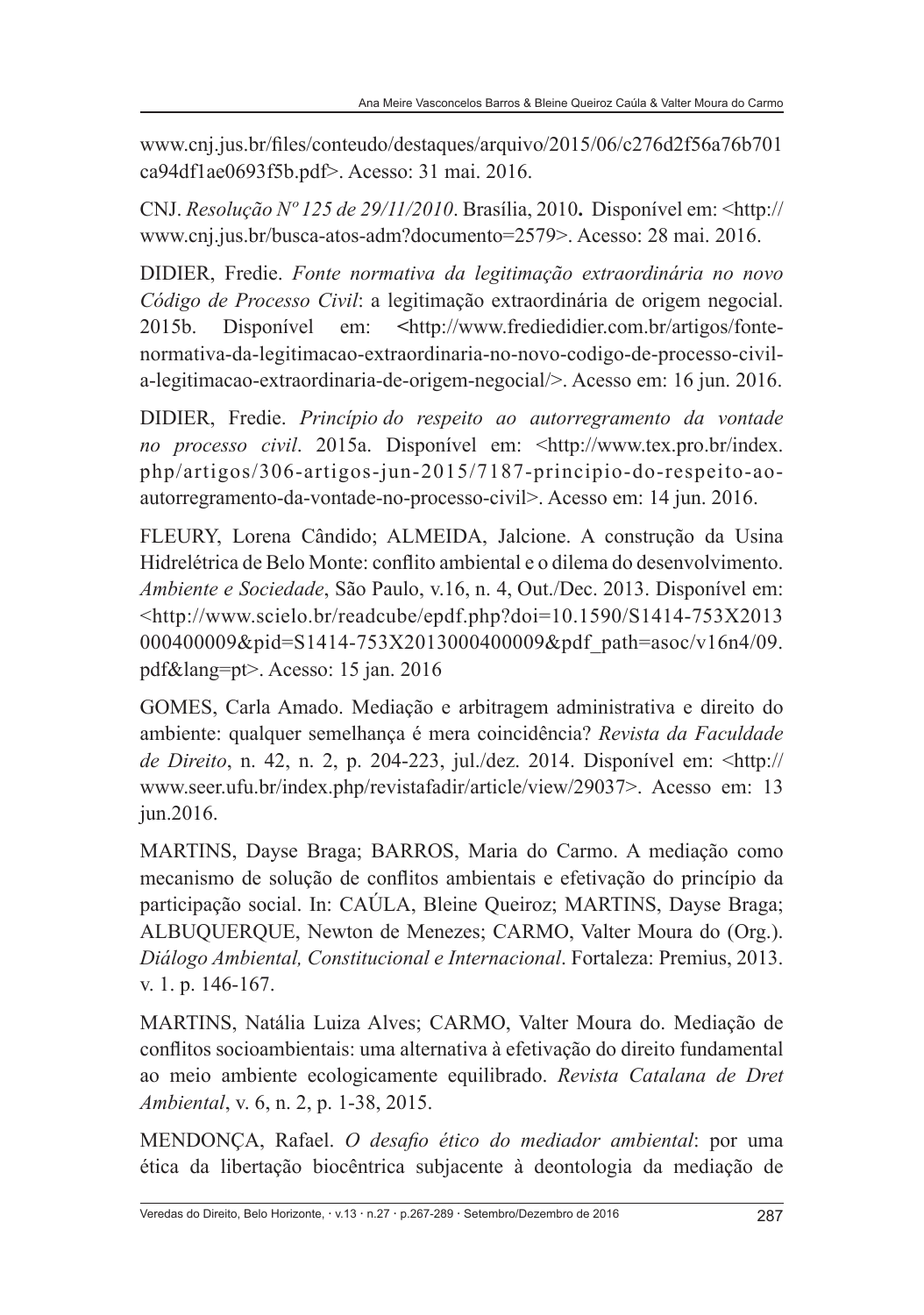conflitos ambientais. Florianópolis, SC, 2014. 203 p. Tese (doutorado) - Universidade Federal de Santa Catarina, Centro de Filosofia e Ciências Humanas. Programa de Pós-Graduação Interdisciplinar em Ciências Humanas. Florianópolis, 2014. Disponível em: <https://repositorio.ufsc.br/bitstream/ handle/123456789/123187/327428.pdf?sequence=1&isAllowed=y>. Acesso: 14 jan. 2016.

O`LEARY, Rosemary. *Environmental Mediation*: What Do We Know and How Do We Know It? In: BLACKBURN, J. Walton; BRUCE, Willa Marie (Ed.). Mediating Environmental Conflicts: Theory and Practice. Quorum Books: Westport, 1995. Disponível em:<http://legacy.earlham.edu/~chriss/ ConflictRes/pdf%20files/MediatingEnvirConflicts\_p18\_35.pdf>. Acesso: 10 jan. 2015.

OST, François. A tese de doutorado em Direito: do projeto à defesa. *Revista de Estudos Constitucionais, Hermenêutica e Teoria do Direito* (RECHTD), v. 7, n. 2, p. 98-116, maio/ago. 2015.

PORTUGAL. *Lei nº 19, 14 de abril de 2014*. Define as bases da política de ambiente e revoga a Lei de Bases do Ambiente n.° 11/87.

RIBAS, Lídia Maria. Arbitragem e transação na gestão dos conflitos ambientais. In: MIRANDA, Jorge; GOMES, Carla Amado (Coord.). *Diálogo ambiental, constitucional e internacional*. v. 6. Rio de Janeiro: Lumen Juris, 2016. p. 117-134.

ROSEMBUJ, Flavia. Nuevas formas de acción en la protección del ambiente: la negociación de la administración con el contaminador y la mediación de conflictos ambientales. In: GONZÁLEZ-CAPITEL, Celia (Coord.). *Mediación x 7*. Barcelona: Atelier, 2001. p. 128-164

SILVA JUNIOR, Sidney Rosa da Silva. A mediacão e o interesse público ambiental. *Arcos*: Revista Eletrônica de Direito Processual, UERJ: Rio de Janeiro, ano 3, v. III, 2009. Disponível em: <http://www.arcos.org.br/ periodicos/revista-eletronica-de-direito-processual/volume-iii/a-mediacao-eo-interesse-publico-ambiental>. Acesso: 11 jan. 2015

SILVA, Sílvio Maia. *O novo Código de Processo Civil e a mediação como meio de solução de controvérsias*. Publicado em 31 mar. 2015. Disponível em: <http://www5.tjba.jus.br/conciliacao/images/stories/O\_Novo\_CPC\_e\_a Medicao.pdf>. Acesso: 13 jan. 2016.

SOARES, Samira Iasbeck de Oliveira. *Mediação de Conflitos Ambientais*: um novo caminho para a governança da água no Brasil? Curitiba: Juruá, 2010.